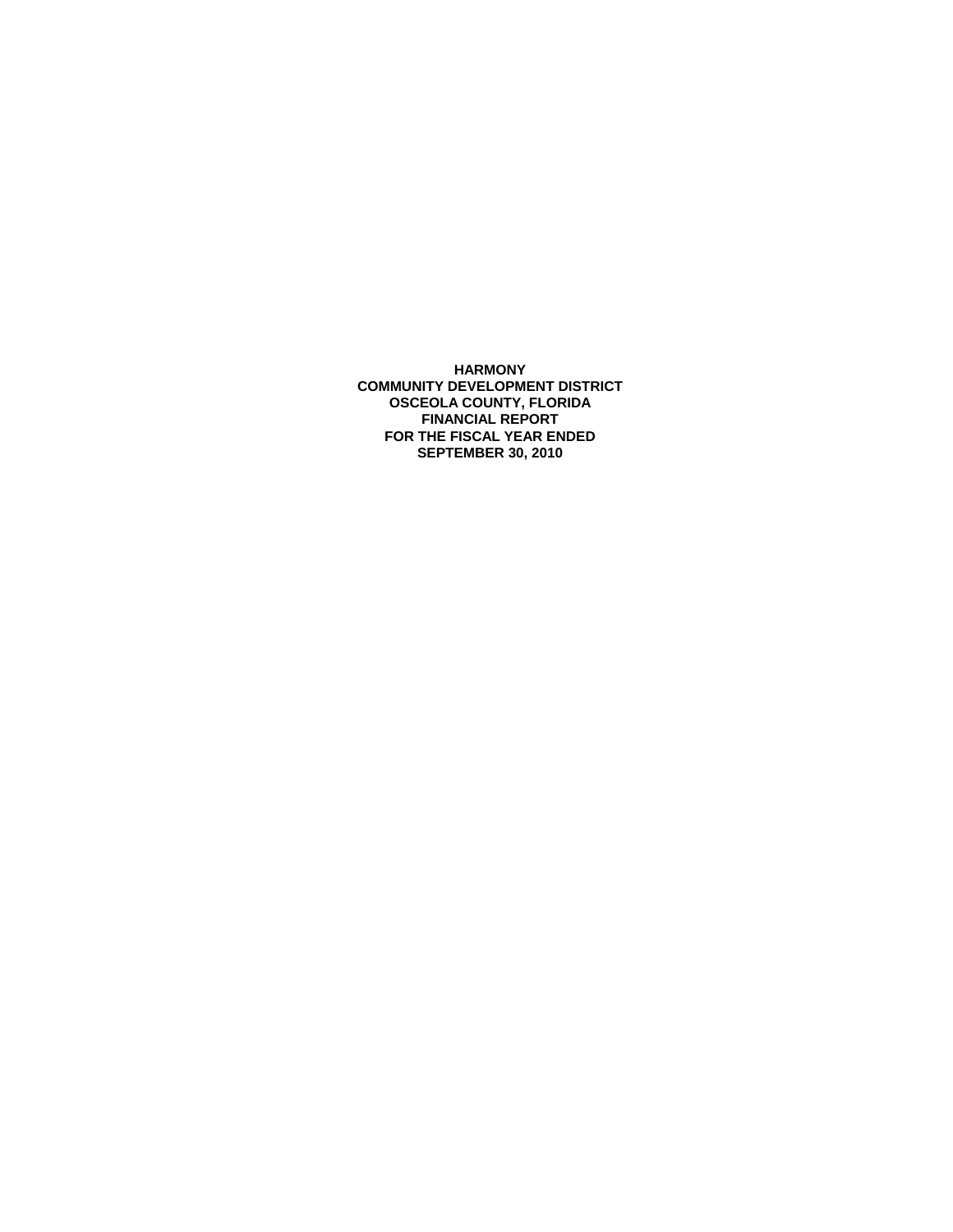## **HARMONY COMMUNITY DEVELOPMENT DISTRICT OSCEOLA COUNTY, FLORIDA**

# **TABLE OF CONTENTS**

|                                                                          | Page           |
|--------------------------------------------------------------------------|----------------|
| <b>INDEPENDENT AUDITOR'S REPORT</b>                                      | 1              |
| <b>MANAGEMENT'S DISCUSSION AND ANALYSIS</b>                              | $2 - 5$        |
| <b>BASIC FINANCIAL STATEMENTS</b>                                        |                |
| Government-Wide Financial Statements:                                    |                |
| <b>Statement of Net Assets</b>                                           | 6              |
| <b>Statement of Activities</b>                                           | $\overline{7}$ |
| <b>Fund Financial Statements:</b>                                        |                |
| Balance Sheet - Governmental Funds                                       | 8              |
| Reconciliation of the Balance Sheet - Governmental Funds                 |                |
| to the Statement of Net Assets                                           | 9              |
| Statement of Revenues, Expenditures and Changes in Fund Balances -       |                |
| <b>Governmental Funds</b>                                                | 10             |
| Reconciliation of the Statement of Revenues, Expenditures and Changes in |                |
| Fund Balances of Governmental Funds to the Statement of Activities       | 11             |
| Notes to the Financial Statements                                        | $12 - 20$      |
| REQUIRED SUPPLEMENTARY INFORMATION                                       |                |
| Schedule of Revenues, Expenditures and Changes in Fund Balance -         |                |
| Budget and Actual - General Fund                                         | 21             |
| Notes to Required Supplementary Information                              | 22             |
| REPORT ON INTERNAL CONTROL OVER FINANCIAL REPORTING AND                  |                |
| COMPLIANCE AND OTHER MATTERS BASED ON AN AUDIT OF FINANCIAL              |                |
| STATEMENTS PERFORMED IN ACCORDANCE WITH GOVERNMENT                       |                |
| <b>AUDITING STANDARDS</b>                                                | 23             |
|                                                                          |                |
| MANAGEMENT LETTER REQUIRED BY CHAPTER 10.550 OF THE RULES                |                |
| OF THE AUDITOR GENERAL OF THE STATE OF FLORIDA                           | $24 - 26$      |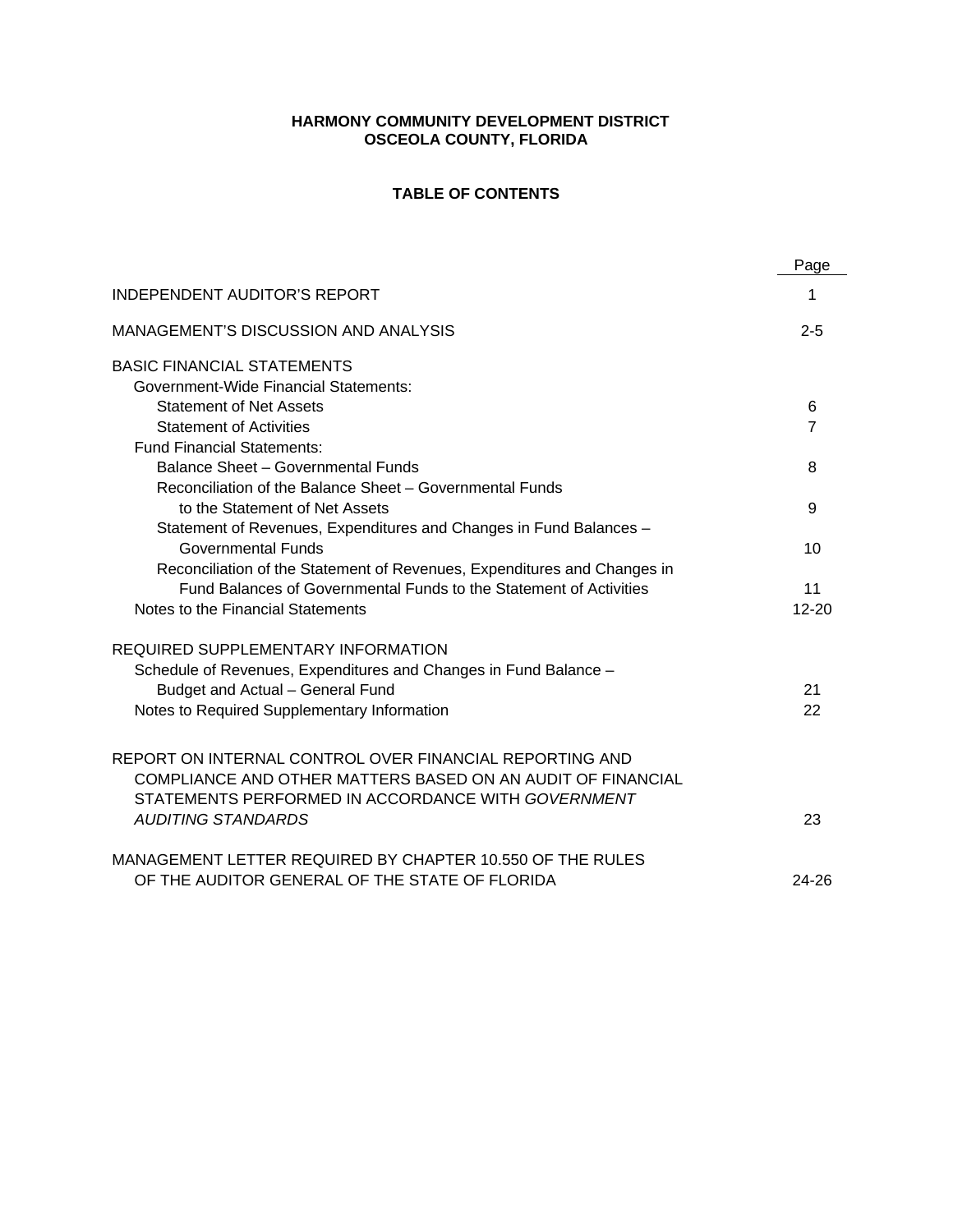

2700 North Military Trail . Suite 350 Boca Raton. Florida 33431 (561) 994-9299 • (800) 299-4728 Fax (561) 994-5823 www.graucpa.com

### **INDEPENDENT AUDITOR'S REPORT**

To the Board of Supervisors Harmony Community Development District Osceola County, Florida

We have audited the accompanying financial statements of the governmental activities and each major fund of Harmony Community Development District, Osceola County, Florida (the "District") as of and for the fiscal year ended September 30, 2010, which collectively comprise the District's basic financial statements as listed in the table of contents. These financial statements are the responsibility of the District's management. Our responsibility is to express opinions on these financial statements based on our audit.

We conducted our audit in accordance with auditing standards generally accepted in the United States of America and the standards applicable to financial audits contained in Government Auditing Standards, issued by the Comptroller General of the United States. Those standards require that we plan and perform the audit to obtain reasonable assurance about whether the financial statements are free of material misstatement. An audit includes examining, on a test basis, evidence supporting the amounts and disclosures in the financial statements. An audit also includes assessing the accounting principles used and the significant estimates made by management, as well as evaluating the overall financial statement presentation. We believe that our audit provides a reasonable basis for our opinions.

In our opinion, the financial statements referred to above present fairly, in all material respects, the respective financial position of the governmental activities and each major fund of the District as of September 30, 2010, and the respective changes in financial position thereof for the fiscal year then ended in conformity with accounting principles generally accepted in the United States of America.

In accordance with Government Auditing Standards, we have also issued our report dated September 27, 2011, on our consideration of the District's internal control over financial reporting and on our tests of its compliance with certain provisions of laws, regulations, contracts, agreements, and other matters. The purpose of that report is to describe the scope of our testing of internal control over financial reporting and compliance and the results of that testing, and not to provide an opinion on the internal control over financial reporting or on compliance. That report is an integral part of an audit performed in accordance with Government Auditing Standards and important for assessing the results of our audit.

Accounting principles generally accepted in the United States of America require that the management's discussion and analysis and budgetary comparison information be presented to supplement the basic financial statements. Such information, although not a part of the basic financial statements, is required by the Governmental Accounting Standards Board, who considers it to be an essential part of financial reporting for placing the basic financial statements in an appropriate operational, economic, or historical context. We have applied certain limited procedures to the required supplementary information in accordance with auditing standards generally accepted in the United States of America, which consisted of inquiries of management about the methods of preparing the information and comparing the information for consistency with management's responses to our inquiries, the basic financial statements, and other knowledge we obtained during our audit of the basic financial statements. We do not express an opinion or provide any assurance on the information because the limited procedures do not provide us with sufficient evidence to express an opinion or provide any assurance.

September 27, 2011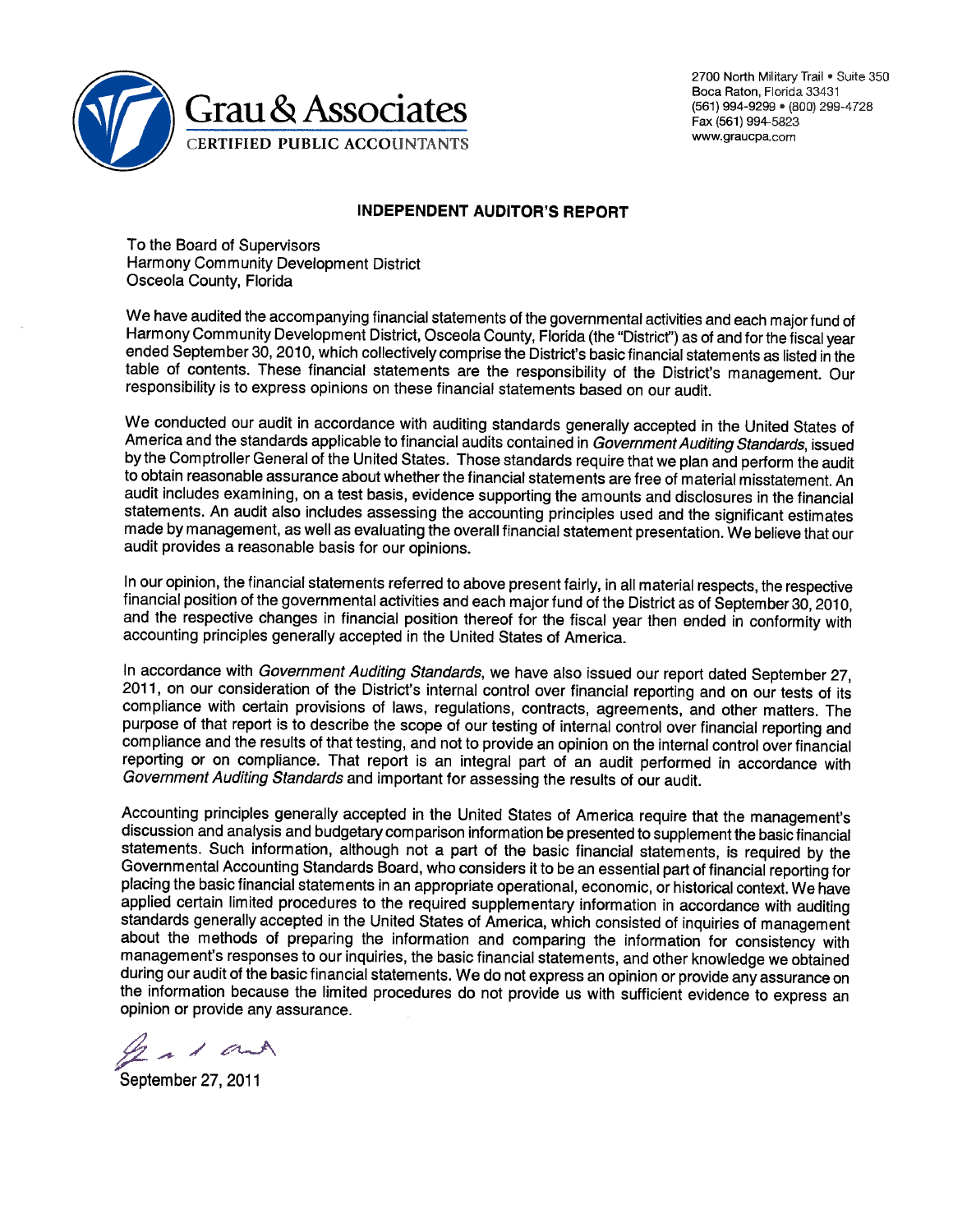### **MANAGEMENT'S DISCUSSION AND ANALYSIS**

Our discussion and analysis of Harmony Community Development District, Osceola County, Florida's ("District") financial performance provides an overview of the District's financial activities for the fiscal year ended September 30, 2010. Please read it in conjunction with the District's Independent Auditor's Report, basic financial statements, accompanying notes and supplementary information to the basic financial statements.

### FINANCIAL HIGHLIGHTS

- The liabilities of the District exceeded its assets at the close of the most recent fiscal year resulting in a net asset balance of \$(11,012,671).
- The change in the District's total net assets in comparison with the prior fiscal year was \$26,375, an increase. The key components of the District's net assets and change in net assets are reflected in the table in the government-wide financial statements analysis section.
- At September 30, 2010, the District's governmental funds reported combined ending fund balances of \$3,806,273, an increase of \$39,943 in comparison with the prior year. Of the total fund balance, a portion is reserved for debt service, capital projects and other items and the remainder is unreserved which is available for spending at the District's discretion.

### OVERVIEW OF FINANCIAL STATEMENTS

This discussion and analysis are intended to serve as the introduction to the District's basic financial statements. The District's basic financial statements are comprised of three components: **1)** government-wide financial statements, **2)** fund financial statements, and **3)** notes to the financial statements. This report also contains other supplementary information in addition to the basic financial statements themselves.

#### **1)** Government-Wide Financial Statements

The government-wide financial statements are designed to provide readers with a broad overview of the District's finances, in a manner similar to a private-sector business.

The statement of net assets presents information on all the District's assets and liabilities, with the difference between the two reported as net assets. Over time, increases or decreases in net assets may serve as a useful indicator of whether the financial position of the District is improving or deteriorating.

The statement of activities presents information showing how the government's net assets changed during the most recent fiscal year. All changes in net assets are reported as soon as the underlying event giving rise to the change occurs, regardless of the timing of related cash flows. Thus, revenues and expenses are reported in this statement for some items that will only result in cash flows in future fiscal periods.

The government-wide financial statements include all governmental activities that are principally supported by special assessment revenues. The District does not have any business-type activities. The governmental activities of the District include the general government (management), physical environment (maintenance) and parks and recreation functions.

#### **2)** Fund Financial Statements

A fund is a grouping of related accounts that is used to maintain control over resources that have been segregated for specific activities or objectives. The District, like other state and local governments, uses fund accounting to ensure and demonstrate compliance with finance-related legal requirements. The District has one fund category: governmental funds.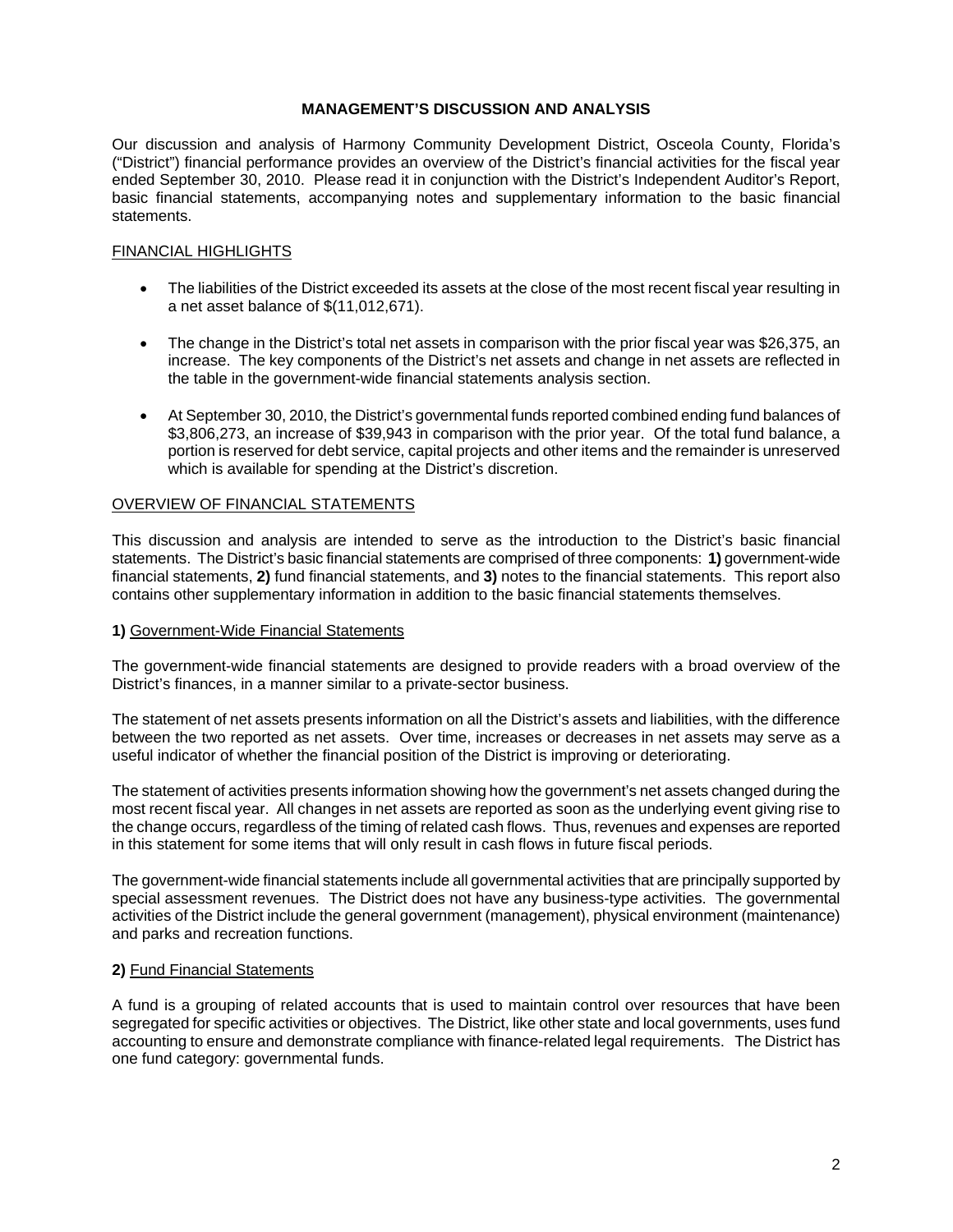### OVERVIEW OF FINANCIAL STATEMENTS (Continued)

#### **2)** Fund Financial Statements (Continued)

#### Governmental Funds

Governmental funds are used to account for essentially the same functions reported as governmental activities in the government-wide financial statements. However, unlike the government-wide financial statements, governmental fund financial statements focus on near-term inflows and outflows of spendable resources, as well as on balances of spendable resources available at the end of the fiscal year. Such information may be useful in evaluating a District's near-term financing requirements.

Because the focus of governmental funds is narrower than that of the government-wide financial statements, it is useful to compare the information presented for governmental funds with similar information presented for governmental activities in the government-wide financial statements. By doing so, readers may better understand the long-term impact of the District's near-term financing decisions. Both the governmental fund balance sheet and the governmental fund statement of revenues, expenditures, and changes in fund balance provide a reconciliation to facilitate this comparison between governmental funds and governmental activities.

The District currently maintains four individual governmental funds for external reporting. Information is presented separately in the governmental fund balance sheet and the governmental fund statement of revenues, expenditures, and changes in fund balances for the general, debt service 2001, debt service 2004, and 2004 capital projects funds. All of the funds are considered to be major funds.

The District adopts an annual appropriated budget for its general fund. A budgetary comparison schedule has been provided for the general fund to demonstrate compliance with the budget.

#### **3**) Notes to the Financial Statements

The notes provide additional information that is essential to a full understanding of the data included in the government-wide and fund financial statements.

#### FINANCIAL ANALYSIS OF GOVERNMENT-WIDE INFORMATION

As noted earlier, net assets may serve over time as a useful indicator of an entity's financial position. In the case of the District, liabilities exceeded assets at the close of the most recent fiscal year.

A portion of the District's net assets reflects its investment in capital assets (e.g. land, land improvements and infrastructure); less any related debt used to acquire those assets that is still outstanding. These assets are used to provide services to residents; consequently, these assets are not available for future spending. Although the District's investment in capital assets is reported net of related debt, it should be noted that the resources needed to repay this debt must be provided from other sources, since the capital assets themselves cannot be used to liquidate these liabilities.

The restricted portion of the District's net assets represents resources that are subject to external restrictions on how they may be used. The remaining balance of unrestricted net assets may be used to meet the District's other obligations.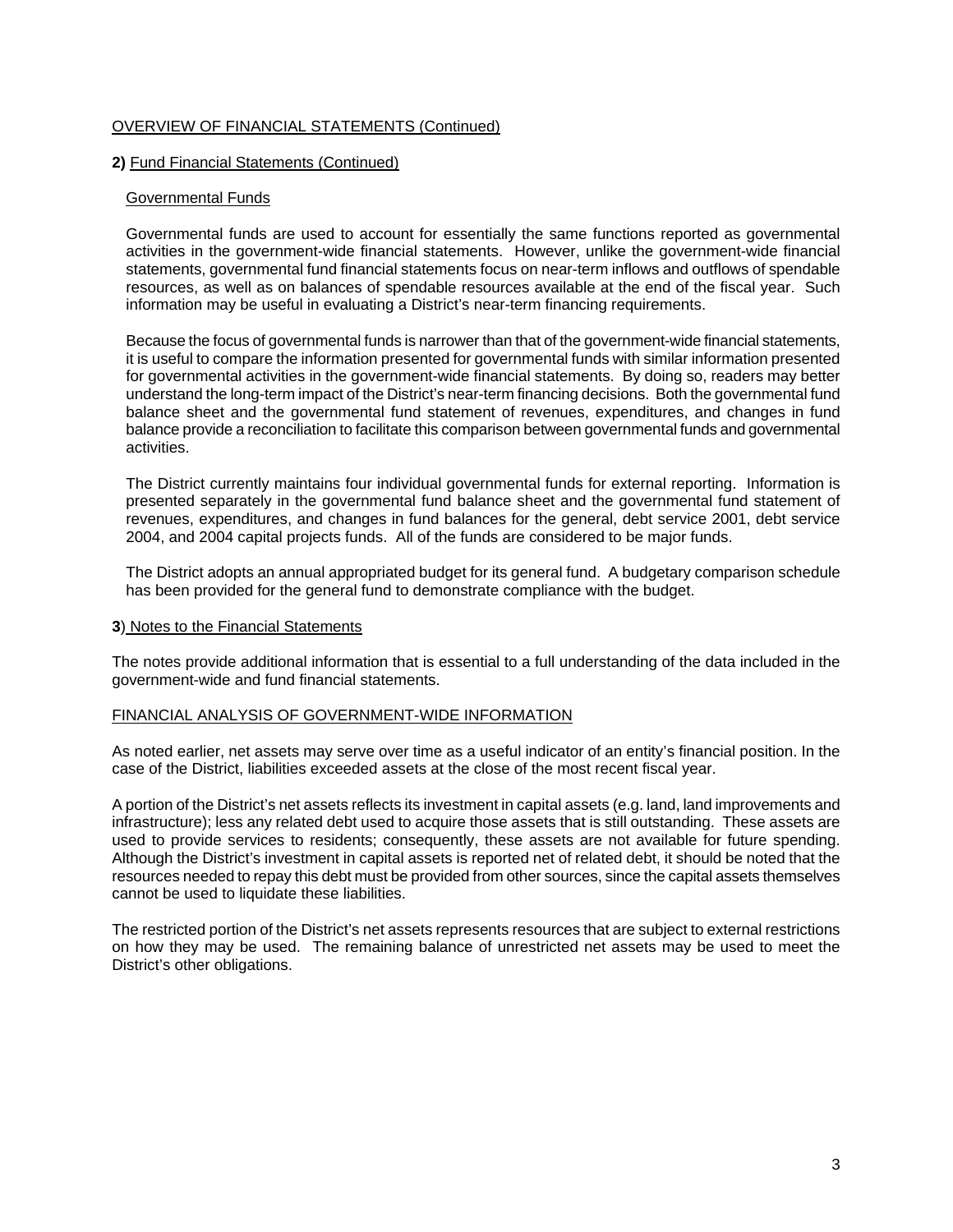#### FINANCIAL ANALYSIS OF GOVERNMENT-WIDE INFORMATION (Continued)

Key components of the District's net assets are reflected in the following table:

#### SEPTEMBER 30, NET ASSETS

|                                                 | 2010 |                |   | 2009         |
|-------------------------------------------------|------|----------------|---|--------------|
|                                                 |      |                |   |              |
| Assets, excluding capital assets                | \$   | 4,509,932      | S | 4.443.647    |
| Capital assets, net of depreciation             |      | 15,868,724     |   | 16,330,591   |
| Total assets                                    |      | 20,378,656     |   | 20,774,238   |
| Liabilities, excluding long-term liabilities    |      | 1,081,327      |   | 988.284      |
| Long-term liabilities                           |      | 30.310.000     |   | 30,825,000   |
| <b>Total liabilities</b>                        |      | 31,391,327     |   | 31,813,284   |
| <b>Net Assets</b>                               |      |                |   |              |
| Invested in capital assets, net of related debt |      | (13, 867, 590) |   | (13,756,250) |
| Restricted for debt service                     |      | 2,278,921      |   | 2,315,780    |
| Unrestricted                                    |      | 575,998        |   | 401,424      |
| Total net assets (deficit)                      | S    | (11, 012, 671) |   | (11,039,046) |

The District's net assets increased during the most recent fiscal year. The majority of the increase represents the degree to which ongoing revenues exceeded the cost of operations, including depreciation, and interest on the District's long-term debt.

Key elements of the change in net assets are reflected in the following table:

|                                     | 2010               |   | 2009         |
|-------------------------------------|--------------------|---|--------------|
| Revenues:                           |                    |   |              |
| Program revenues                    | \$<br>4,201,443    | S | 4,247,565    |
| General revenues                    | 4,053              |   | 2,832        |
| Total revenues                      | 4,205,496          |   | 4,250,397    |
| Expenses:                           |                    |   |              |
| General government                  | 182,988            |   | 234.428      |
| Maintenance and operations          | 1,613,535          |   | 1,553,708    |
| Parks and recreation                | 164.722            |   | 163.750      |
| Interest                            | 2,165,283          |   | 2,201,129    |
| Allowance for prior year receivable | 52,593             |   |              |
| <b>Total expenses</b>               | 4,179,121          |   | 4,153,015    |
| Change in net assets                | 26,375             |   | 97,382       |
| Net assets (deficit), beginning     | (11,039,046)       |   | (11,136,428) |
| Net assets (deficit), ending        | \$<br>(11.012.671) |   | (11,039,046) |

#### CHANGES IN NET ASSETS FOR THE FISCAL YEAR ENDED SEPTEMBER 30,

As noted above and in the statement of activities, the cost of all governmental activities during the fiscal year ended September 30, 2010 was \$4,179,121. The costs of the District's activities were primarily funded by program revenues. Program revenues were comprised primarily of assessments for both the most recent and preceding fiscal years.

#### GENERAL BUDGETING HIGHLIGHTS

An operating budget was adopted and maintained by the governing board for the District pursuant to the requirements of Florida Statutes. The budget is adopted using the same basis of accounting that is used in preparation of the fund financial statements. The legal level of budgetary control, the level at which expenditures may not exceed budget, is in the aggregate. Any budget amendments that increase the aggregate budgeted appropriations must be approved by the Board of Supervisors. Actual general fund expenditures did not exceed budgeted appropriations for the fiscal year ended September 30, 2010.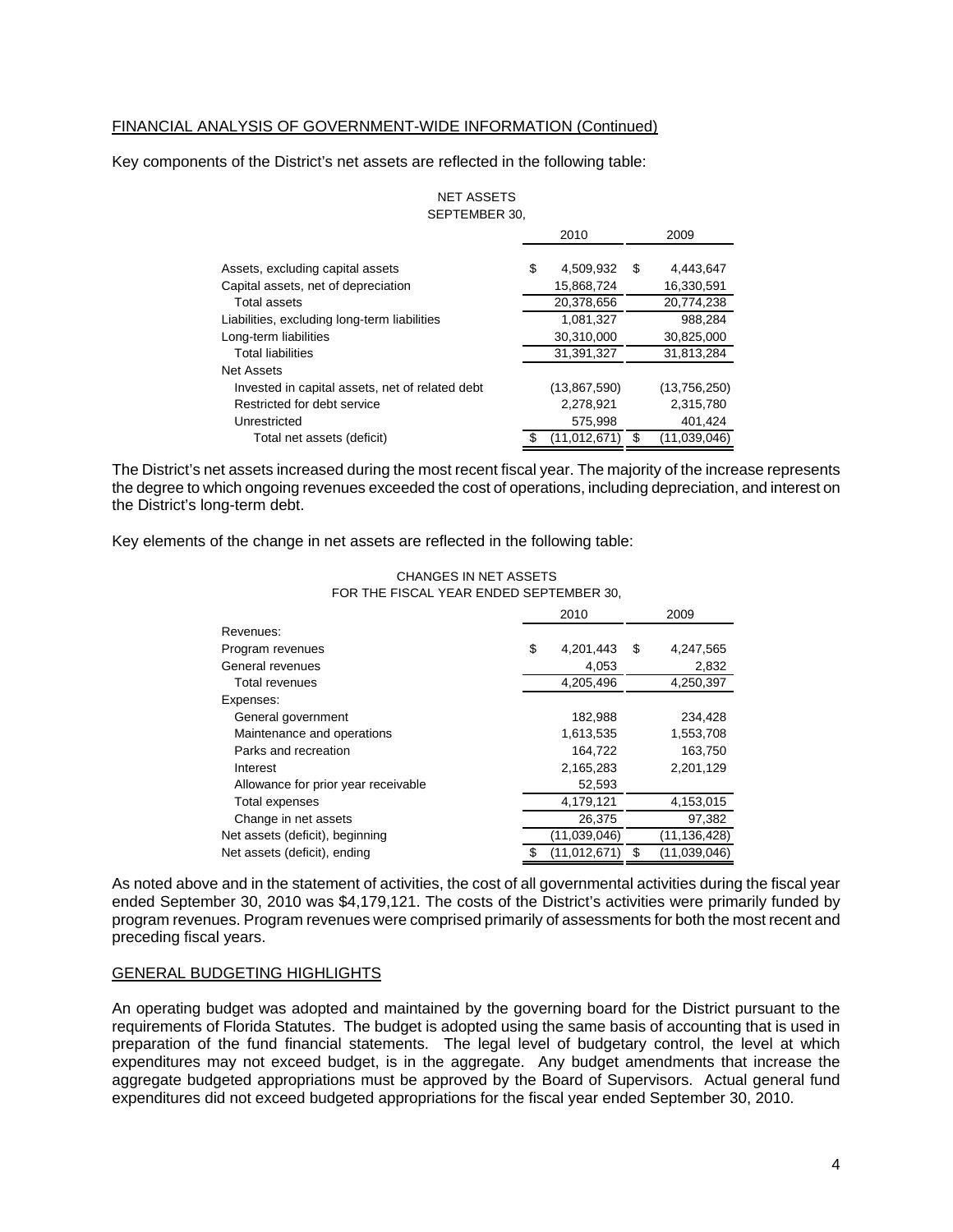#### GENERAL BUDGETING HIGHLIGHTS (Continued)

The variance between budgeted and actual general fund revenues for the 2010 fiscal year is as a result of lot owners not taking advantage of the discounts, resulting in higher than anticipated revenues. The actual general fund expenditures for the 2010 fiscal year were lower than budgeted amounts due primarily to anticipated costs which were not incurred in the current fiscal year.

### CAPITAL ASSETS AND DEBT ADMINISTRATION

#### Capital Assets

At September 30, 2010, the District had \$17,255,000 invested in land, land improvements, infrastructure, recreation areas and facilities, and equipment. In the government-wide financial statements depreciation of \$1,386,276 has been taken, which resulted in a net book value of \$15,868,724. More detailed information about the District's capital assets is presented in the notes of the financial statements.

### Capital Debt

At September 30, 2010, the District had \$30,310,000 in Bonds outstanding for its governmental activities. More detailed information about the District's capital debt is presented in the notes of the financial statements.

#### ECONOMIC FACTORS AND NEXT YEARS BUDGET

The District does not anticipate any major projects or significant changes to its infrastructure maintenance program for fiscal year 2011. In addition, it is anticipated that the general operations of the District will remain fairly constant.

#### CONTACTING THE DISTRICT'S FINANCIAL MANAGEMENT

This financial report is designed to provide our citizens, land owners, investors and creditors with a general overview of the District's finances and to demonstrate the District's accountability for the financial resources it manages and the stewardship of the facilities it maintains. If you have questions about this report or need additional financial information, contact the Harmony Community Development District's Finance Department at 210 N. University Drive, Suite 702, Coral Springs, Florida, 33071.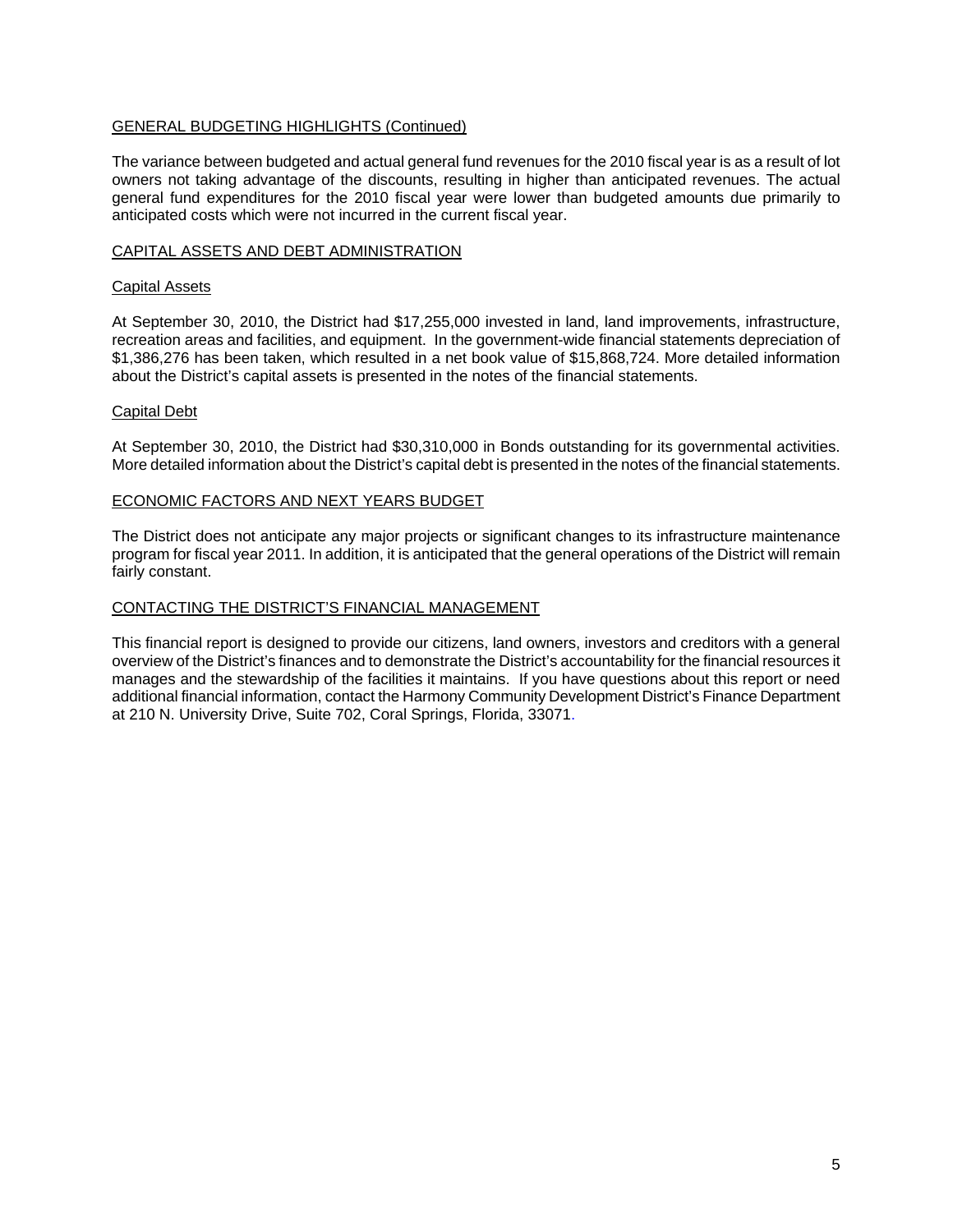#### **HARMONY COMMUNITY DEVELOPMENT DISTRICT OSCEOLA COUNTY, FLORIDA STATEMENT OF NET ASSETS SEPTEMBER 30, 2010**

|                                                       | Governmental<br><b>Activities</b> |
|-------------------------------------------------------|-----------------------------------|
| <b>ASSETS</b>                                         |                                   |
| Cash and equivalents                                  | \$<br>544,144                     |
| Investments                                           | 126,100                           |
| Assessments receivable                                | 431,049                           |
| Interest receivable                                   | 1,284                             |
| Due from other governments (unused distributed funds) | 14,729                            |
| Prepaids                                              | 1,031                             |
| Restricted assets:                                    |                                   |
| Investments                                           | 2,884,534                         |
| Deferred charges                                      | 507,061                           |
| Capital assets:                                       |                                   |
| Nondepreciable                                        | 8,543,600                         |
| Depreciable, net                                      | 7,325,124                         |
| <b>Total assets</b>                                   | 20,378,656                        |
| <b>LIABILITIES</b>                                    |                                   |
| Accounts payable                                      | 196,598                           |
| Accrued interest payable                              | 884,729                           |
| Non-current liabilities:                              |                                   |
| Due within one year                                   | 530,000                           |
| Due in more than one year                             | 29,780,000                        |
| <b>Total liabilities</b>                              | 31,391,327                        |
|                                                       |                                   |
| <b>NET ASSETS</b>                                     |                                   |
| Invested in capital assets, net of related debt       | (13,867,590)                      |
| Restricted for debt service                           | 2,278,921                         |
| Unrestricted                                          | 575,998                           |
| Total net assets (deficit)                            | \$<br>(11, 012, 671)              |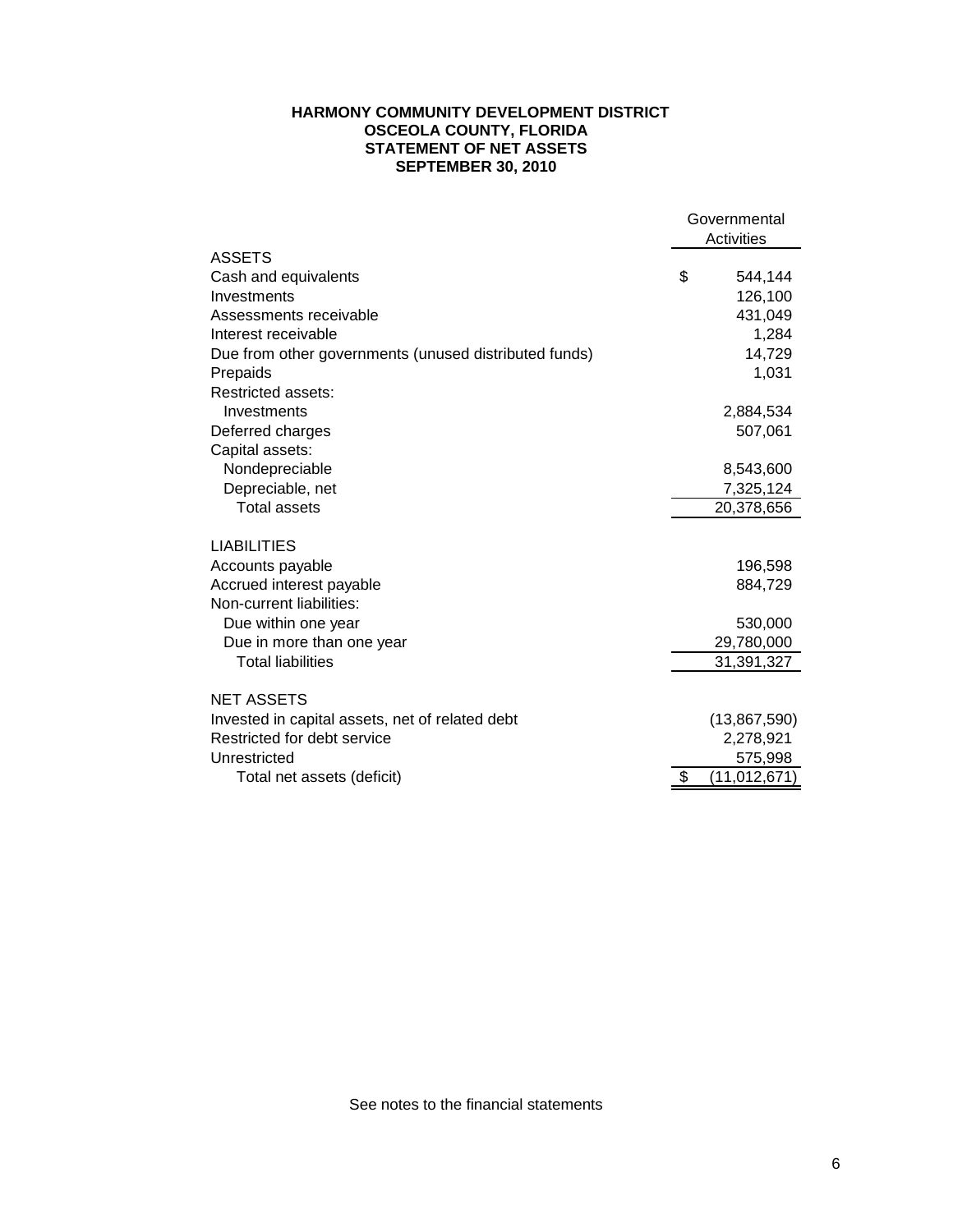#### **HARMONY COMMUNITY DEVELOPMENT DISTRICT OSCEOLA COUNTY, FLORIDA STATEMENT OF ACTIVITIES FOR THE FISCAL YEAR ENDED SEPTEMBER 30, 2010**

|                                     |                      |     |                                  |                  |               |                       | Net (Expense)     |  |
|-------------------------------------|----------------------|-----|----------------------------------|------------------|---------------|-----------------------|-------------------|--|
|                                     |                      |     |                                  |                  |               |                       | Revenue and       |  |
|                                     |                      |     |                                  | Program Revenues |               | Changes in Net Assets |                   |  |
|                                     |                      |     | Charges                          | Operating        | Capital       |                       |                   |  |
|                                     |                      |     | for                              | Grants and       | Grants and    |                       | Governmental      |  |
| <b>Functions/Programs</b>           | <b>Expenses</b>      |     | <b>Services</b>                  | Contributions    | Contributions |                       | <b>Activities</b> |  |
| Primary government:                 |                      |     |                                  |                  |               |                       |                   |  |
| Governmental activities:            |                      |     |                                  |                  |               |                       |                   |  |
| General government                  | \$<br>182,988        | \$. | 182,988                          | \$               | \$            | \$                    |                   |  |
| Maintenance and operations          | 1,613,535            |     | 1,340,113                        |                  | 116           |                       | (273, 306)        |  |
| Parks and recreation                | 164,722              |     |                                  |                  |               |                       | (164, 722)        |  |
| Interest on long-term debt          | 2,165,283            |     | 2,675,031                        | 3,195            |               |                       | 512,943           |  |
| Allowance for prior year receivable | 52,593               |     |                                  |                  |               |                       | (52, 593)         |  |
| Total governmental activities       | 4,179,121            |     | 4,198,132                        | 3,195            | 116           |                       | 22,322            |  |
|                                     | General revenues:    |     |                                  |                  |               |                       |                   |  |
|                                     |                      |     | Unrestricted investment earnings |                  |               |                       | 4,053             |  |
|                                     |                      |     | Total general revenues           |                  |               |                       | 4,053             |  |
|                                     | Change in net assets |     |                                  |                  |               |                       | 26,375            |  |
|                                     |                      |     | Net assets (deficit) - beginning |                  |               |                       | (11,039,046)      |  |

Net assets (deficit) - ending (11,012,671)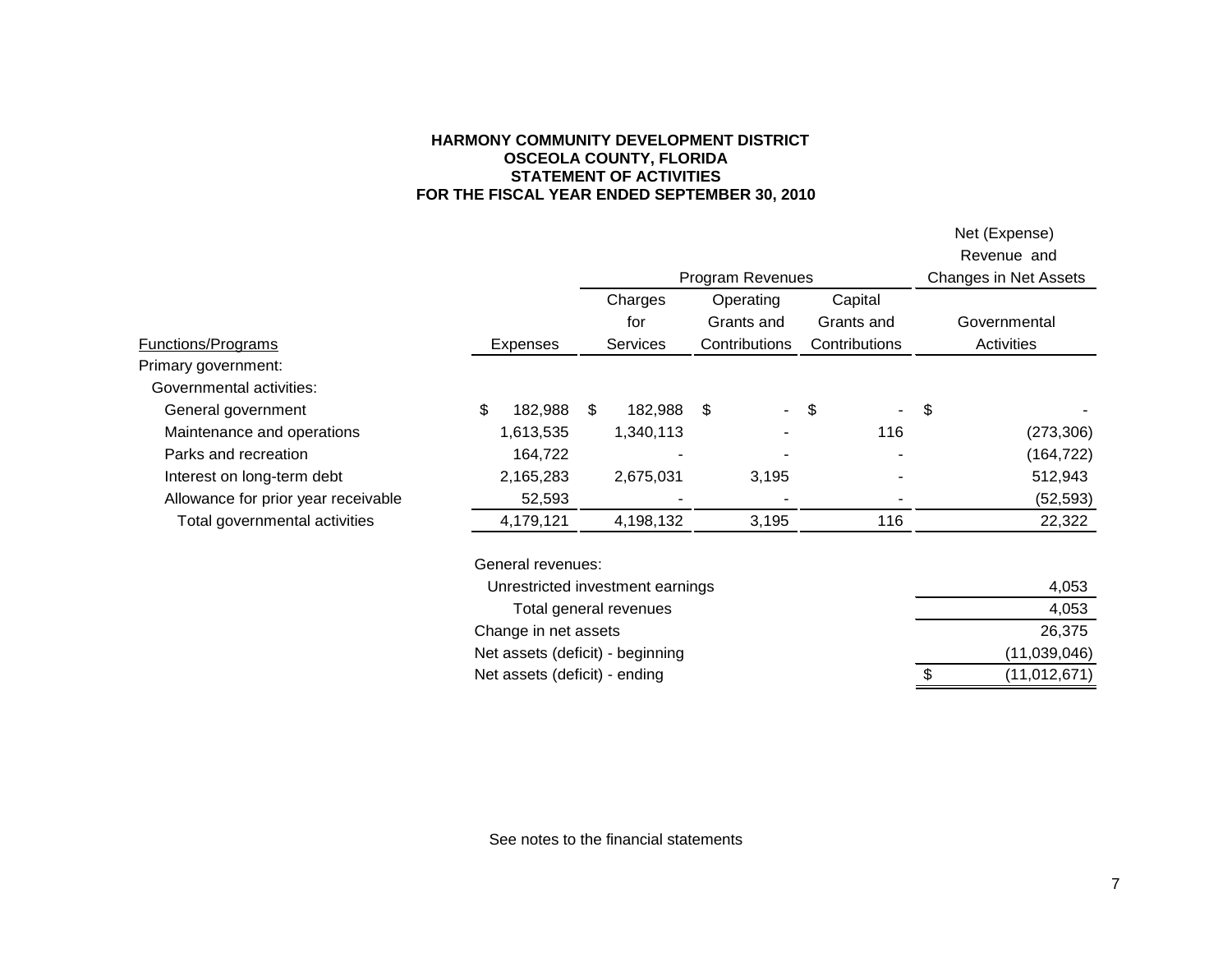### **HARMONY COMMUNITY DEVELOPMENT DISTRICT OSCEOLA COUNTY, FLORIDA BALANCE SHEET GOVERNMENTAL FUNDS SEPTEMBER 30, 2010**

|                                                                   | Major Funds |         |    |              |      |              |               | Total  |              |           |
|-------------------------------------------------------------------|-------------|---------|----|--------------|------|--------------|---------------|--------|--------------|-----------|
|                                                                   |             |         |    | Debt         | Debt |              | Capital       |        | Governmental |           |
|                                                                   |             | General |    | Service 2001 |      | Service 2004 | Projects 2004 |        | Funds        |           |
| <b>ASSETS</b>                                                     |             |         |    |              |      |              |               |        |              |           |
| Cash and equivalents                                              | \$          | 544,144 | \$ |              | \$   |              | \$            |        | \$           | 544,144   |
| Investments                                                       |             | 126.100 |    | 1,726,194    |      | 1,072,106    |               | 86,234 |              | 3,010,634 |
| Assessments receivable                                            |             | 76,197  |    |              |      | 354,852      |               |        |              | 431,049   |
| Interest receivable                                               |             |         |    | 399          |      | 874          |               | 11     |              | 1,284     |
| Due from other governments (unused                                |             |         |    |              |      |              |               |        |              |           |
| distributed funds)                                                |             | 5,504   |    | 9,225        |      |              |               |        |              | 14,729    |
| Due from other funds                                              |             | 18,110  |    |              |      |              |               |        |              | 18,110    |
| Prepaids                                                          |             | 1,031   |    |              |      |              |               |        |              | 1,031     |
| <b>Total assets</b>                                               |             | 771,086 | \$ | 1,735,818    | \$   | 1,427,832    | \$            | 86,245 | \$           | 4,020,981 |
| LIABILITIES AND FUND BALANCES<br>Liabilities:<br>Accounts payable | \$          | 195,088 | \$ |              | \$   |              | \$            | 1,510  | \$           | 196,598   |
| Due to other funds                                                |             |         |    |              |      |              |               | 18,110 |              | 18,110    |
| <b>Total liabilities</b>                                          |             | 195,088 |    |              |      |              |               | 19,620 |              | 214,708   |
| Fund balances:<br>Reserved for:                                   |             |         |    |              |      |              |               |        |              |           |
| Debt service                                                      |             |         |    | 1,735,818    |      | 1,427,832    |               |        |              | 3,163,650 |
| Capital projects                                                  |             |         |    |              |      |              |               | 66,625 |              | 66,625    |
| Other - Prepaids                                                  |             | 1,031   |    |              |      |              |               |        |              | 1,031     |
| Unreserved, reported in:                                          |             |         |    |              |      |              |               |        |              |           |
| General fund                                                      |             | 574,967 |    |              |      |              |               |        |              | 574,967   |
| <b>Total fund balances</b>                                        |             | 575,998 |    | 1,735,818    |      | 1,427,832    |               | 66,625 |              | 3,806,273 |
| Total liabilities and fund balances                               | \$          | 771,086 | æ. | 1,735,818    | S    | 1,427,832    | S             | 86,245 | S            | 4,020,981 |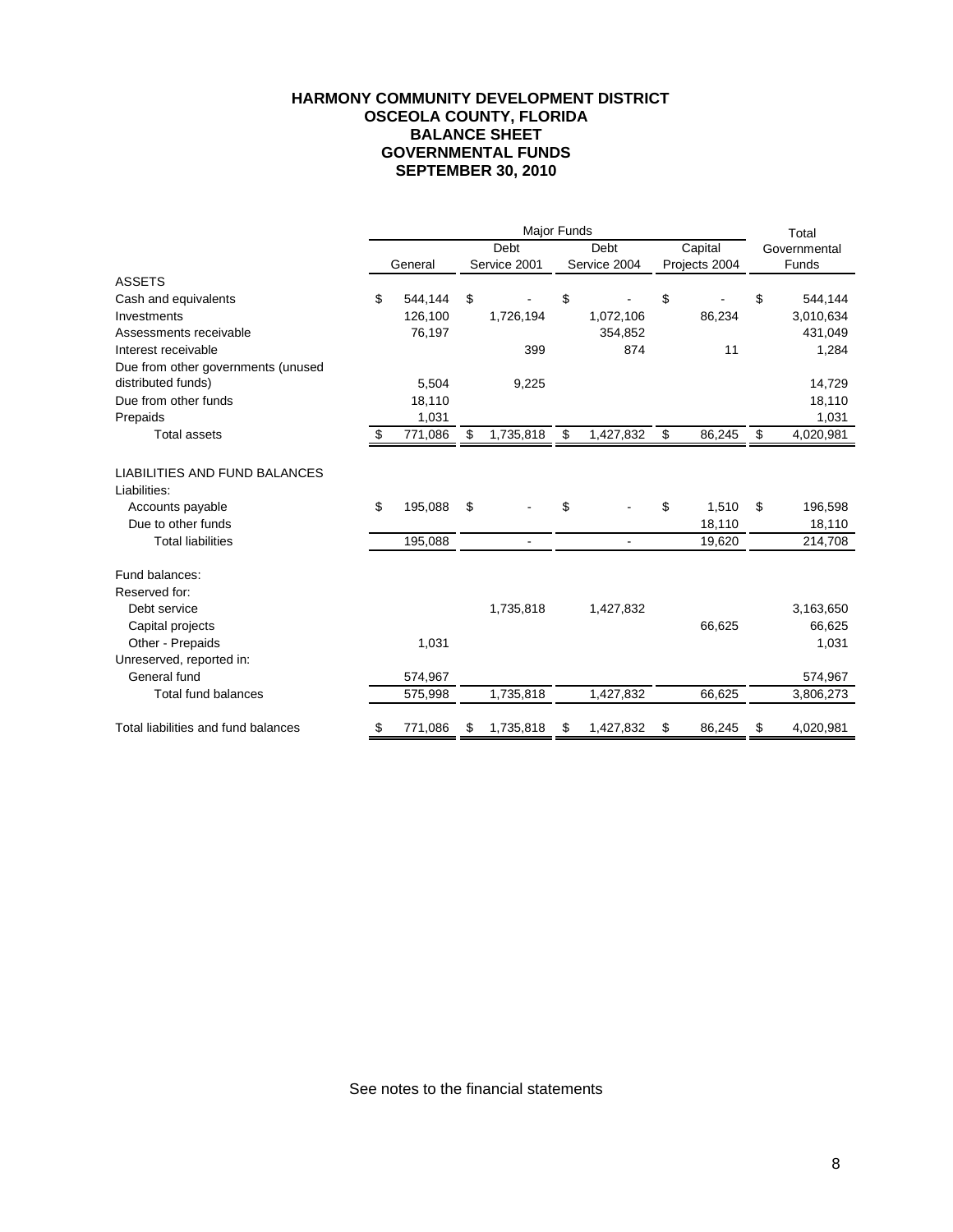#### **HARMONY COMMUNITY DEVELOPMENT DISTRICT OSCEOLA COUNTY, FLORIDA RECONCILIATION OF THE BALANCE SHEET - GOVERNMENTAL FUNDS TO THE STATEMENT OF NET ASSETS SEPTEMBER 30, 2010**

| Fund balance - governmental funds                                                                                                                                                                                                                                                                            | \$<br>3,806,273      |
|--------------------------------------------------------------------------------------------------------------------------------------------------------------------------------------------------------------------------------------------------------------------------------------------------------------|----------------------|
| Amounts reported for governmental activities in the statement<br>of net assets are different because:                                                                                                                                                                                                        |                      |
| Capital assets used in governmental activities are not<br>financial resources and, therefore, are not reported as assets in the<br>governmental funds. The statement of net assets includes those capital<br>assets, net of any accumulated depreciation, in the net assets to the<br>government as a whole. |                      |
| Cost of capital assets<br>17,255,000                                                                                                                                                                                                                                                                         |                      |
| Accumulated depreciation<br>(1,386,276)                                                                                                                                                                                                                                                                      | 15,868,724           |
| Bond issue costs are not financial resources and,<br>therefore are not reported as assets in the governmental funds. The<br>statements of net assets includes these costs, net of amortization.<br>Bond issue costs<br>633,823<br>Accumulated amortization                                                   |                      |
| (126, 762)<br>Liabilities not due and payable from current available<br>resources are not reported as liabilities in the governmental fund<br>statements. All liabilities, both current and long-term, are reported in the<br>government-wide financial statements.                                          | 507,061              |
| (884, 729)<br>Accrued interest payable                                                                                                                                                                                                                                                                       |                      |
| (30,310,000)<br>Bonds payable                                                                                                                                                                                                                                                                                | (31, 194, 729)       |
| Net assets of governmental activities                                                                                                                                                                                                                                                                        | \$<br>(11, 012, 671) |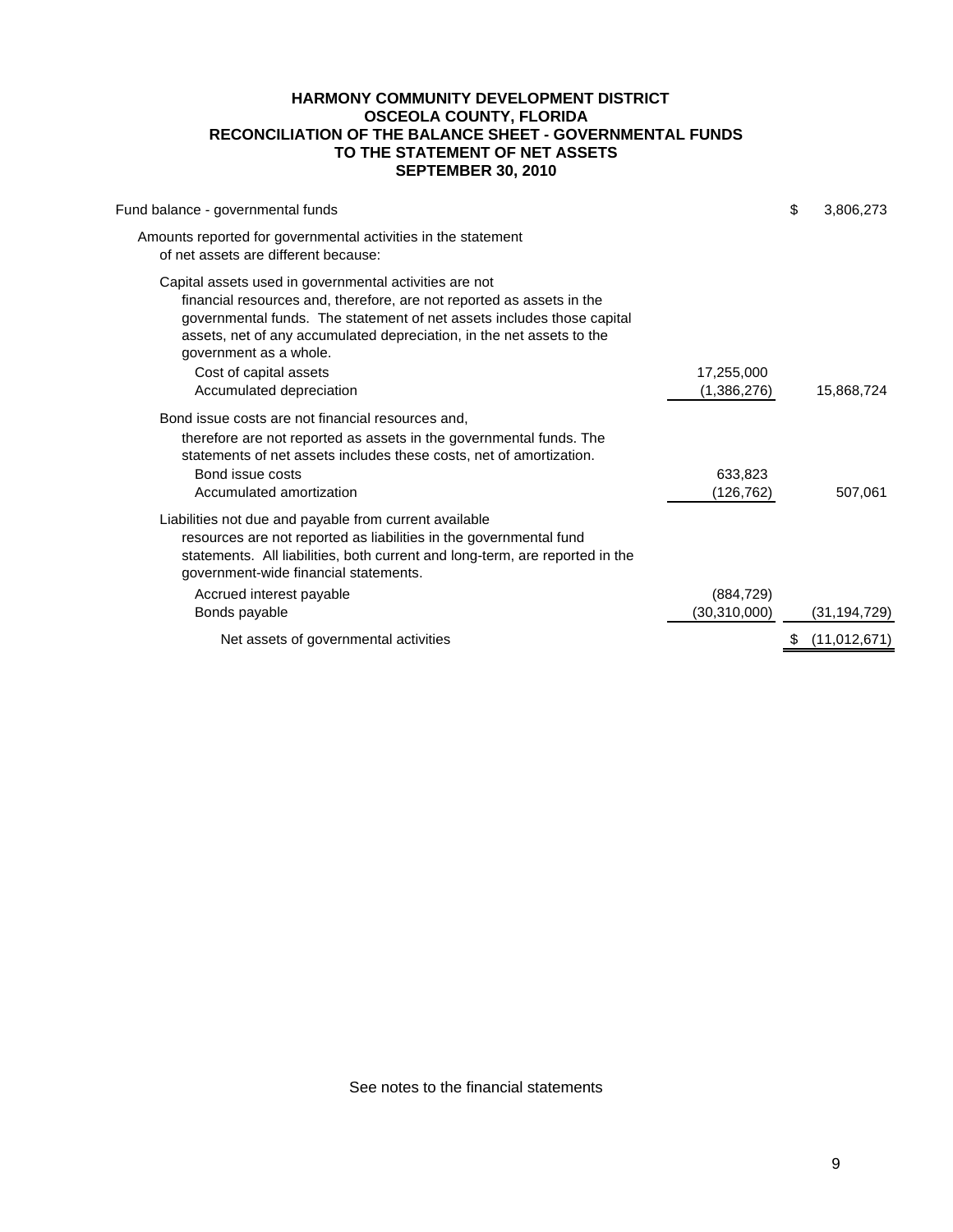#### **HARMONY COMMUNITY DEVELOPMENT DISTRICT OSCEOLA COUNTY, FLORIDA STATEMENT OF REVENUES, EXPENDITURES, AND CHANGES IN FUND BALANCES GOVERNMENTAL FUNDS FOR THE FISCAL YEAR ENDED SEPTEMBER 30, 2010**

|                                 | Major Funds |           |      |              |      |              |         | Total         |              |           |
|---------------------------------|-------------|-----------|------|--------------|------|--------------|---------|---------------|--------------|-----------|
|                                 |             |           | Debt |              | Debt |              | Capital |               | Governmental |           |
|                                 |             | General   |      | Service 2001 |      | Service 2004 |         | Projects 2004 |              | Funds     |
| <b>REVENUES</b>                 |             |           |      |              |      |              |         |               |              |           |
| Assessments                     | \$          | 1,531,202 | S    | 1,473,814    | \$   | 1,201,217    | \$      |               | \$           | 4,206,233 |
| Interest                        |             | 4,053     |      | 1,722        |      | 1,473        |         | 116           |              | 7,364     |
| <b>Total revenues</b>           |             | 1,535,255 |      | 1,475,536    |      | 1,202,690    |         | 116           |              | 4,213,597 |
| <b>EXPENDITURES</b>             |             |           |      |              |      |              |         |               |              |           |
| Current:                        |             |           |      |              |      |              |         |               |              |           |
| General government              |             | 171,535   |      | 11,453       |      |              |         |               |              | 182,988   |
| Maintenance and operations      |             | 1,108,364 |      |              |      |              |         |               |              | 1,108,364 |
| Parks and recreation            |             | 41,446    |      |              |      |              |         |               |              | 41,446    |
| Debt Service:                   |             |           |      |              |      |              |         |               |              |           |
| Principal                       |             |           |      | 305,000      |      | 210,000      |         |               |              | 515,000   |
| Interest                        |             |           |      | 1.144.413    |      | 1,014,863    |         |               |              | 2,159,276 |
| Capital outlay                  |             | 23,118    |      |              |      |              |         | 143,462       |              | 166,580   |
| Total expenditures              |             | 1,344,463 |      | 1,460,866    |      | 1,224,863    |         | 143,462       |              | 4,173,654 |
| Excess (deficiency) of revenues |             |           |      |              |      |              |         |               |              |           |
| over (under) expenditures       |             | 190,792   |      | 14,670       |      | (22, 173)    |         | (143, 346)    |              | 39,943    |
| Fund balances - beginning       |             | 385,206   |      | 1,721,148    |      | 1,450,005    |         | 209,971       |              | 3,766,330 |
| Fund balances - ending          | \$          | 575,998   | S    | 1,735,818    | \$   | 1,427,832    | \$      | 66,625        | S            | 3,806,273 |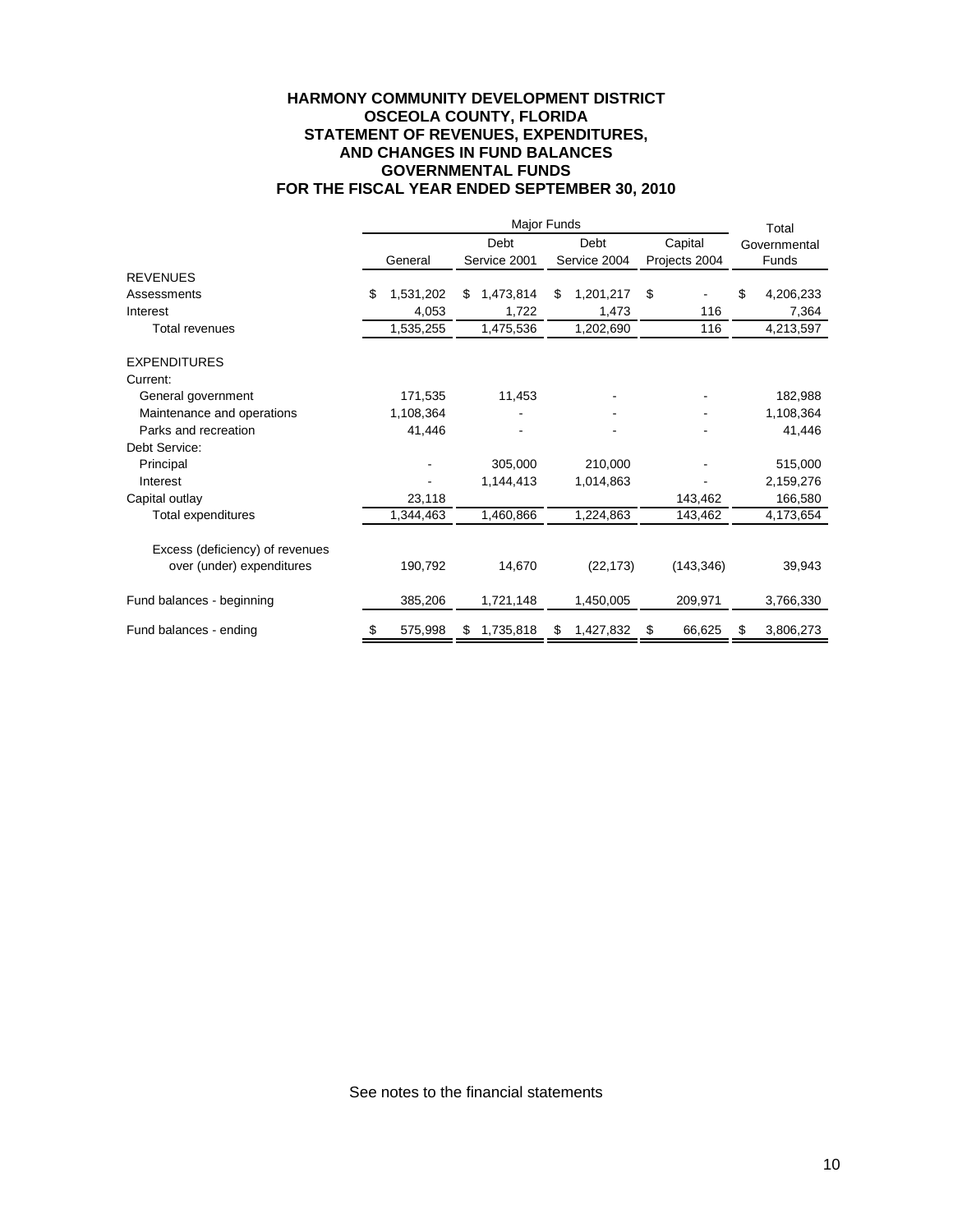### **HARMONY COMMUNITY DEVELOPMENT DISTRICT OSCEOLA COUNTY, FLORIDA RECONCILIATION OF THE STATEMENT OF REVENUES, EXPENDITURES AND CHANGES IN FUND BALANCES OF GOVERNMENTAL FUNDS TO THE STATEMENT OF ACTIVITIES FOR THE FISCAL YEAR ENDED SEPTEMBER 30, 2010**

| Net change in fund balances - total governmental funds                                                                                                                                                                                                | \$<br>39,943 |
|-------------------------------------------------------------------------------------------------------------------------------------------------------------------------------------------------------------------------------------------------------|--------------|
| Amounts reported for governmental activities in the statement of activities<br>are different because:                                                                                                                                                 |              |
| Governmental funds report capital outlays as expenditures; however,<br>the costs of capital assets is eliminated in the statement of activities and<br>capitalized in the statement of net assets.                                                    | 159,659      |
| Expenses reported in the statement of activities that do not require<br>the use of current financial resources are not reported as expenditures in the<br>funds. The details of the differences are as follows:                                       |              |
| Conveyance of capital assets                                                                                                                                                                                                                          | (162, 176)   |
| Depreciation of capital assets is not recognized in the governmental<br>fund statements but is reported as an expense in the statement of activities.                                                                                                 | (459, 350)   |
| Certain uncollectible amounts relating to prior year receivables are<br>considered expenses on the statement of activities, but do not affect the fund<br>financial statements.                                                                       | (52, 593)    |
| Certain revenues were deferred for the fund financial statements in the prior<br>year. In the current year, these revenues were recorded in the fund financial<br>statements.                                                                         | (8, 101)     |
| Repayment of long-term liabilities are reported as expenditures in<br>the governmental fund statement but such repayments reduce liabilities in the<br>statement of net assets and are eliminated in the statement of activities.                     | 515,000      |
| Governmental funds report the effect of issuance of costs, premiums,<br>discounts, and similar items when debt is first issued, whereas these amounts are<br>deferred and amortized in the statement of activities.<br>Amortization of issuance costs | (21, 127)    |
| The change in accrued interest on long-term liabilities between the<br>current and prior fiscal year is recorded in the statement of activities but not in the<br>fund financial statements.                                                          | 15,120       |
| Change in net assets of governmental activities                                                                                                                                                                                                       | \$<br>26,375 |
|                                                                                                                                                                                                                                                       |              |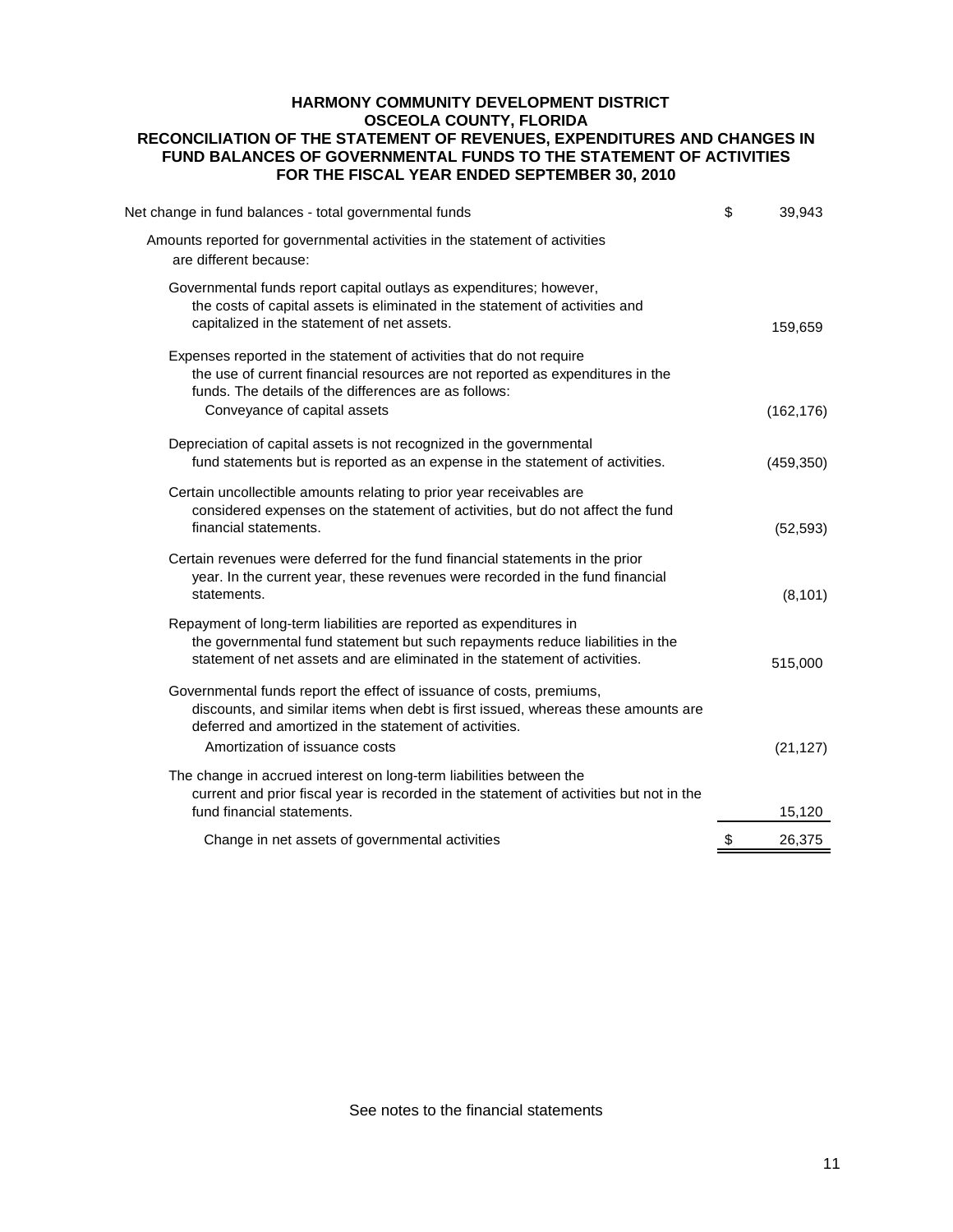#### **HARMONY COMMUNITY DEVELOPMENT DISTRICT OSCEOLA COUNTY, FLORIDA NOTES TO FINANCIAL STATEMENTS**

### **NOTE 1 – NATURE OF ORGANIZATION AND REPORTING ENTITY**

Harmony Community Development District (the "District") was established on February 28, 2000 by the Osceola County, Florida Ordinance No. 00-05 pursuant to the Uniform Community Development District Act of 1980, otherwise known as Chapter 190, Florida Statutes. The Act provides among other things, the power to manage basic services for community development, power to borrow money and issue bonds, and to levy and assess non-ad valorem assessments for the financing and delivery of capital infrastructure.

The District was established for the purpose of managing the financing, acquisition, construction, maintenance and operation of a portion of the infrastructure necessary for community development within the District.

The District is governed by the Board of Supervisors ("Board") which is composed of five members. The Supervisors are elected by qualified electors within the District. To carry out the purpose of the District, the Board of Supervisors of the District exercises all powers granted to the District pursuant to Chapter 190, Florida Statutes. One Board member is affiliated with Birchwood Acres Limited Partnership ("Developer") at September 30, 2010.

The Board has the responsibility for:

- 1. Assessing and levying assessments.
- 2. Approving budgets.
- 3. Exercising control over facilities and properties.
- 4. Controlling the use of funds generated by the District.
- 5. Approving the hiring and firing of key personnel.
- 6. Exercising its financing powers to fund improvements.

The financial statements were prepared in accordance with Governmental Accounting Standards Board ("GASB") Statement 14, and Statement 39, an amendment of GASB Statement 14. Under the provisions of those standards, the financial reporting entity consists of the primary government, organizations for which the District Board of Supervisors is considered to be financially accountable, and other organizations for which the nature and significance of their relationship with the District are such that, if excluded, the financial statements of the District would be considered incomplete or misleading. There are no entities considered to be component units of the District; therefore, the financial statements include only the operations of the District.

#### **NOTE 2 – SUMMARY OF SIGNIFICANT ACCOUNTING POLICIES**

#### **Government-Wide and Fund Financial Statements**

The basic financial statements include both government-wide and fund financial statements.

The government-wide financial statements (i.e., the statement of net assets and the statement of activities) report information on all of the non-fiduciary activities of the primary government. For the most part, the effect of interfund activity has been removed from these statements.

The statement of activities demonstrates the degree to which the direct expenses of a given function or segment is offset by program revenues. *Direct expenses* are those that are clearly identifiable with a specific function or segment. *Program revenues* include 1) charges to customers who purchase, use or directly benefit from goods, services or privileges provided by a given function or segment. Operating-type special assessments for maintenance and debt service are treated as charges for services. and 2) grants and contributions that are restricted to meeting the operational or capital requirements of a particular function or segment. Other items not included among program revenues are reported instead as *general revenues*.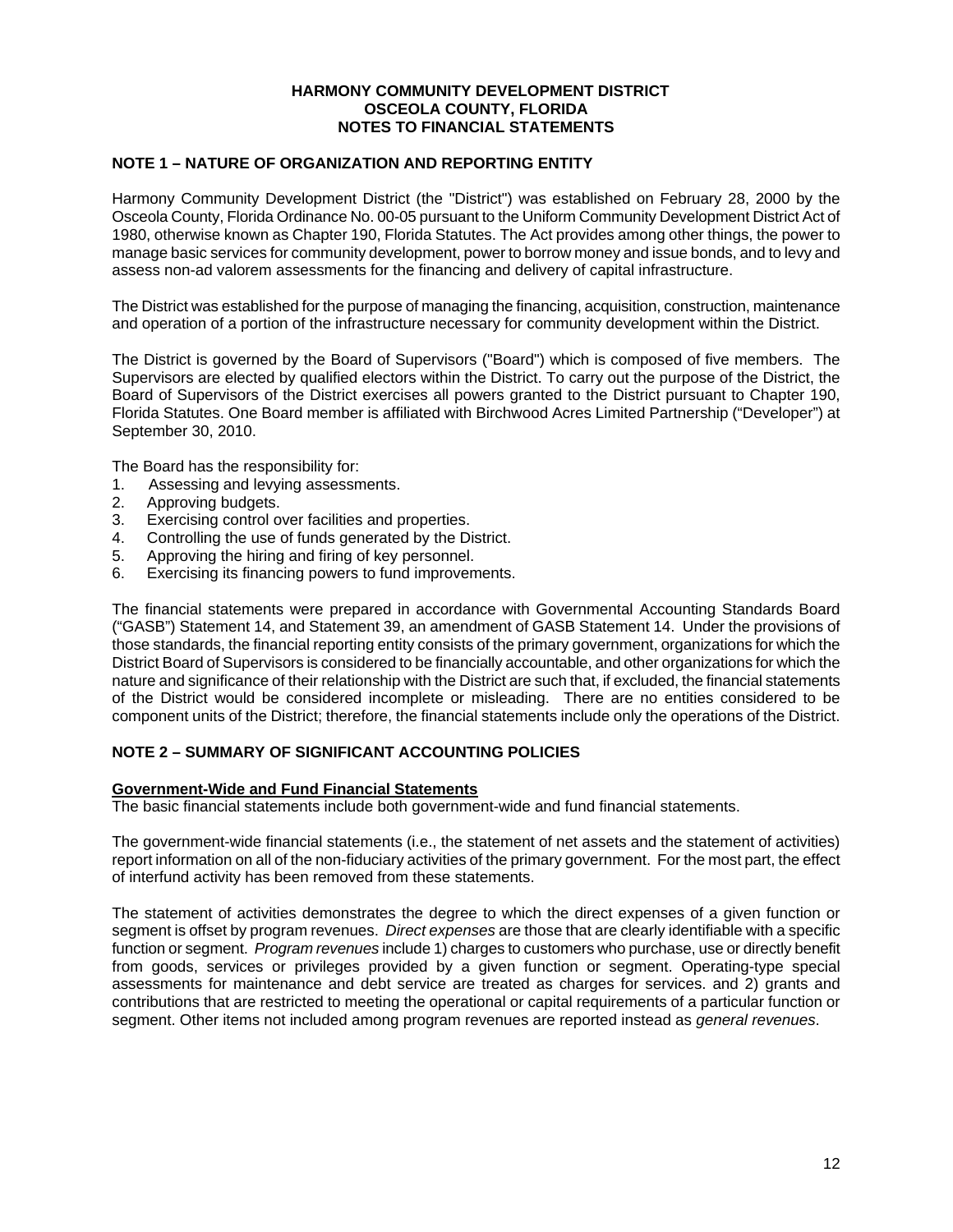## **NOTE 2 – SUMMARY OF SIGNIFICANT ACCOUNTING POLICIES (Continued)**

### **Measurement Focus, Basis of Accounting and Financial Statement Presentation**

The government-wide financial statements are reported using the *economic resources measurement* focus and the *accrual basis of accounting*. Revenues are recorded when earned and expenses are recorded when a liability is incurred, regardless of the timing of related cash flows. Assessments are recognized as revenues in the year for which they are levied. Grants and similar items are to be recognized as revenue as soon as all eligibility requirements imposed by the provider have been met.

Governmental fund financial statements are reported using the *current financial resources measurement focus* and the *modified accrual basis of accounting*. Revenues are recognized as soon as they are both measurable and available. Revenues are considered to be *available* when they are collectible within the current period or soon enough thereafter to pay liabilities of the current period. For this purpose, the government considers revenues to be available if they are collected within 60 days of the end of the current fiscal period. Expenditures are recorded when a liability is incurred, as under accrual accounting. However, debt service expenditures are recorded only when payment is due.

#### Assessments

Assessments are non-ad valorem assessments on benefited lands within the District. Assessments are imposed and levied to pay for the operations and maintenance by the District of its systems and facilities provided to the property. For debt service, certain amounts are collected at lot closings as advance payments and are used to prepay a portion of the Bonds outstanding. Otherwise, assessments are collected annually to provide funds for the debt service on the portion of the Bonds which are not paid with prepaid assessments. The fiscal year for which annual assessments are levied begins on October 1 with discounts available for payments through February 28 and become delinquent on April 1. The District's annual assessments for operations and debt service are billed and collected by the County Tax Collector for non-Developer owned parcels or lots. For certain Developer owned acres, parcels or lots the District bills and collects the annual assessments. The amounts remitted to the District are net of applicable discounts or necessary administrative costs reimbursements and collection costs compensation. In addition, amounts remitted by the County Tax Collector include interest on monies held from the day of collection to the day of distribution.

Assessments and interest associated with the current fiscal period are considered to be susceptible to accrual and are recognized as revenues of the current fiscal period. The portion of assessments receivable due within the current fiscal period is considered to be susceptible to accrual as revenue of the current period. All other revenue items are considered to be measurable and available only when cash is received by the government.

The District reports the following major governmental funds:

#### General Fund

The general fund is the general operating fund of the District. It is used to account for all financial resources except those required to be accounted for in another fund.

#### Debt Service Fund 2001

The debt service fund is used to account for the accumulation of resources for the annual payment of principal and interest on the Series 2001 Bonds.

#### Debt Service Fund 2004

The debt service fund is used to account for the accumulation of resources for the annual payment of principal and interest on the Series 2004 Bonds.

#### Capital Projects Fund 2004

This fund accounts for the financial resources to be used for the acquisition or construction of major infrastructure within the District.

As a general rule, the effect of interfund activity has been eliminated from the government-wide financial statements.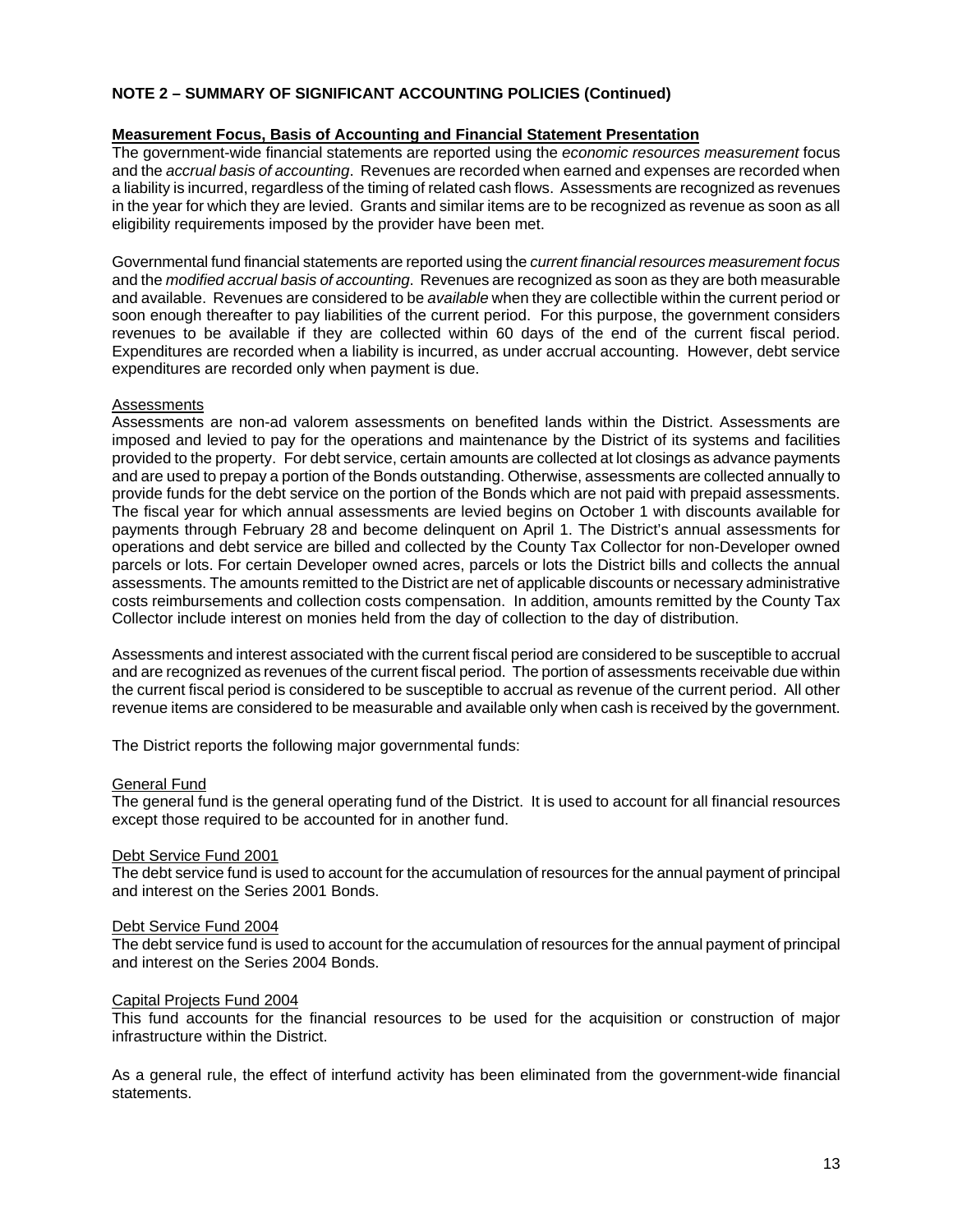## **NOTE 2 – SUMMARY OF SIGNIFICANT ACCOUNTING POLICIES (Continued)**

#### **Measurement Focus, Basis of Accounting and Financial Statement Presentation (Continued)**

When both restricted and unrestricted resources are available for use, it is the government's policy to use restricted resources first for qualifying expenditures, then unrestricted resources as they are needed.

### **Assets, Liabilities and Net Assets or Equity**

#### Restricted Assets

These assets represent cash and investments set aside pursuant to Bond covenants or other contractual restrictions.

#### Deposits and Investments

The District's cash and cash equivalents are considered to be cash on hand and demand deposits.

The District has elected to proceed under the Alternative Investment Guidelines as set forth in Section 218.415 (17) Florida Statutes. The District may invest any surplus public funds in the following:

- a) The Local Government Surplus Trust Funds, or any intergovernmental investment pool authorized pursuant to the Florida Interlocal Cooperation Act;
- b) Securities and Exchange Commission registered money market funds with the highest credit quality rating from a nationally recognized rating agency;
- c) Interest bearing time deposits or savings accounts in qualified public depositories;
- d) Direct obligations of the U.S. Treasury.

Securities listed in paragraphs c and d shall be invested to provide sufficient liquidity to pay obligations as they come due. In addition, surplus funds may be deposited into certificates of deposit which are insured and any unspent Bond proceeds are required to be held in investments as specified in the Bond Indenture.

The District records all interest revenue related to investment activities in the respective funds and reports investments at fair value.

#### Inventories and Prepaid Items

Inventories of governmental funds are recorded as expenditures when consumed rather than when purchased.

Certain payments to vendors reflect costs applicable to future accounting periods and are recorded as prepaid items in both government-wide and fund financial statements.

#### Capital Assets

Capital assets, which include property, plant and equipment, and infrastructure assets (e.g., roads, sidewalks and similar items) are reported in the government activities columns in the government-wide financial statements. Capital assets are defined by the government as assets with an initial, individual cost of more than \$5,000 (amount not rounded) and an estimated useful life in excess of two years. Such assets are recorded at historical cost or estimated historical cost if purchased or constructed. Donated capital assets are recorded at estimated fair market value at the date of donation.

The costs of normal maintenance and repairs that do not add to the value of the asset or materially extend assets lives are not capitalized. Major outlays for capital assets and improvements are capitalized as projects are constructed.

Property, plant and equipment of the District are depreciated using the straight-line method over the following estimated useful lives:

| Assets                  | Years |
|-------------------------|-------|
| Equipment               | 10    |
| Infrastructure          | 15    |
| Recreational facilities | 30    |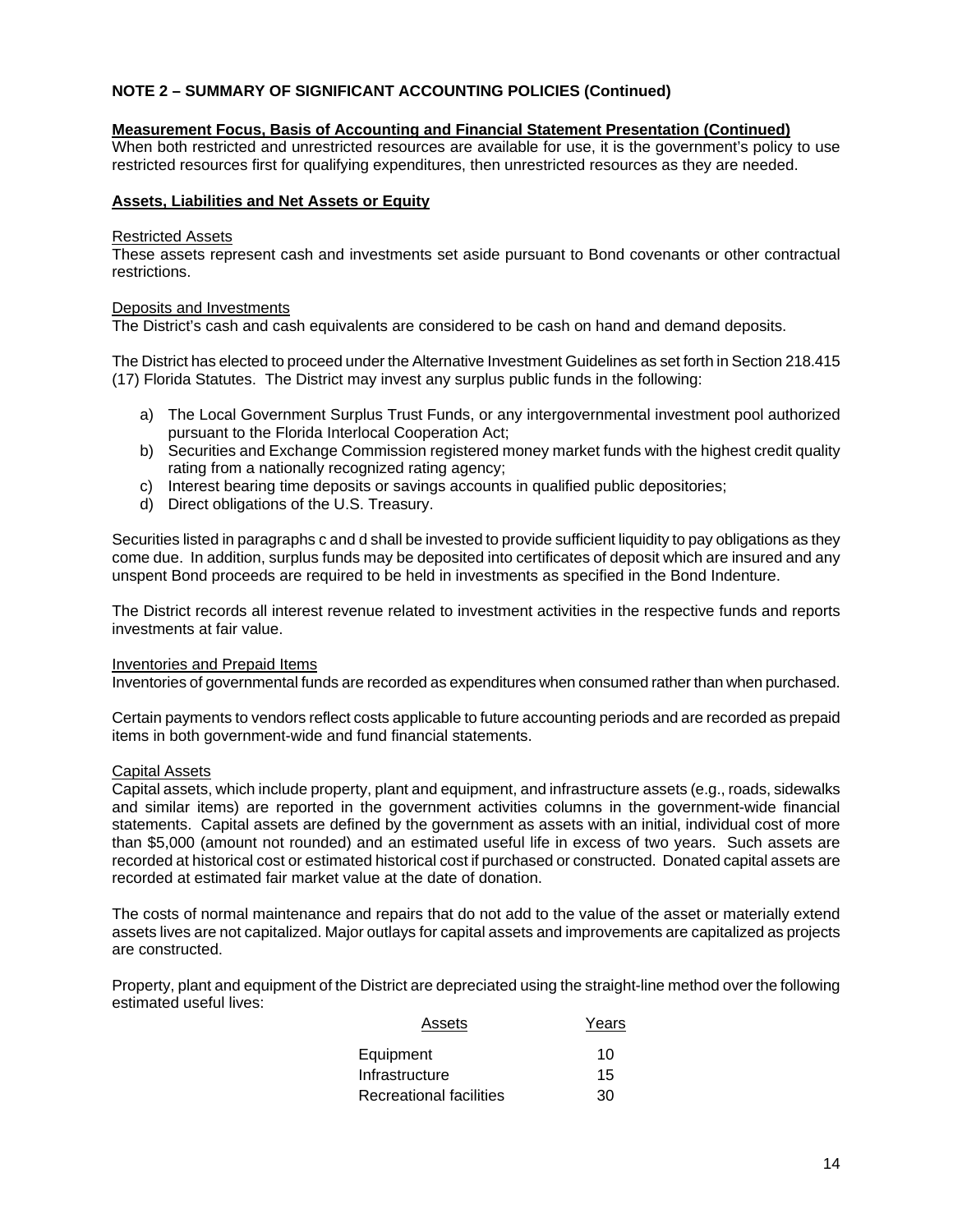### **NOTE 2 – SUMMARY OF SIGNIFICANT ACCOUNTING POLICIES (Continued)**

#### **Assets, Liabilities and Net Assets or Equity (Continued)**

#### Capital Assets (Continued)

In the governmental fund financial statements, amounts incurred for the acquisition of capital assets are reported as fund expenditures. Depreciation expense is not reported in the governmental fund financial statements.

#### Deferred Charges

In a prior year, in connection with the issuance of certain debt, the District incurred costs totaling \$633,823. In the government-wide financial statements, that amount has been capitalized and amortized ratably over the estimated life of the Bonds. At September 30, 2010, the District reported accumulated amortization of \$126,762.

#### Deferred Revenue

Governmental funds report deferred revenue in connection with receivables for revenues that are not considered to be available to liquidate liabilities of the current period. Governmental funds also defer revenue recognition in connection with resources that have been received, but not yet earned.

#### Long-Term Obligations

In the government-wide financial statements long-term debt and other long-term obligations are reported as liabilities in the statement of net assets. Bond premiums and discounts, as well as issuance costs, are deferred and amortized ratably over the life of the Bonds. Bonds payable are reported net of premiums or discounts.

In the fund financial statements, governmental fund types recognize premiums and discounts, as well as issuance costs, during the current period. The face amount of debt issued is reported as other financing sources. Premiums received on debt issuances are reported as other financing sources while discounts on debt issuances are reported as other financing uses. Issuance costs, whether or not withheld from the actual debt proceeds received, are reported as debt service expenditures.

#### Fund Equity/Net Assets

In the fund financial statements, governmental funds report reservations of fund balance for amounts that are not available for appropriation or are legally restricted by outside parties for use for a specific purpose. Designations of fund balance represent tentative management plans that are subject to change.

Net assets in the government-wide financial statements are categorized as invested in capital assets, net of related debt, restricted or unrestricted. Invested in capital assets, net of related debt represents net assets related to infrastructure and property, plant and equipment, net of any related debt. Restricted net assets represent the assets restricted by the District's Bond covenants or other contractual restrictions.

### **Other Disclosures**

#### Use of Estimates

The preparation of financial statements in conformity with generally accepted accounting principles requires management to make estimates and assumptions that affect the reported amounts of assets and liabilities, and disclosure of contingent assets and liabilities at the date of the financial statements, and the reported amounts of revenues and expenditures during the reporting period. Actual results could differ from those estimates.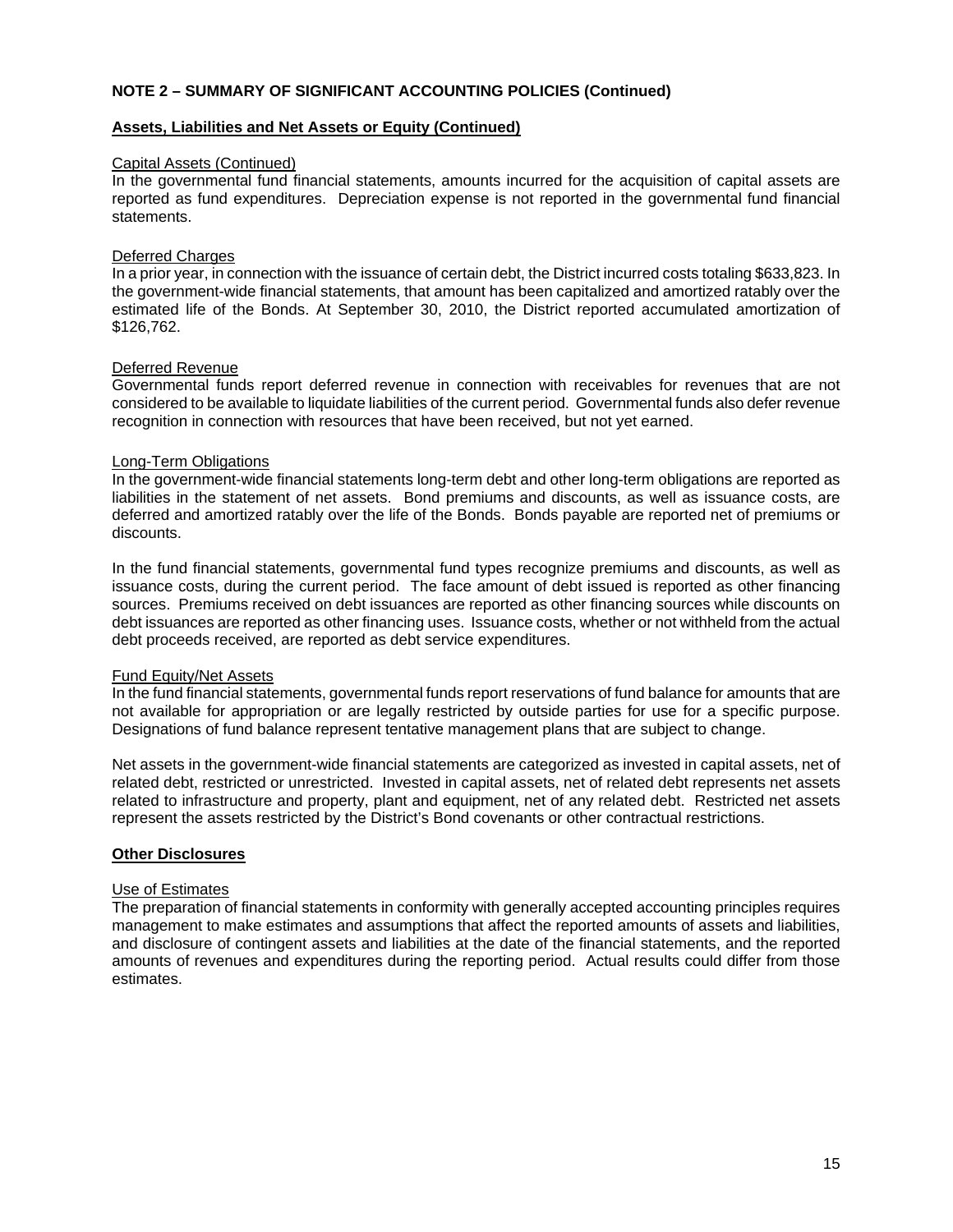## **NOTE 3 – BUDGETARY INFORMATION**

The District is required to establish a budgetary system and an approved Annual Budget. Annual Budgets are adopted on a basis consistent with generally accepted accounting principles for the general fund. All annual appropriations lapse at fiscal year end.

The District follows these procedures in establishing the budgetary data reflected in the financial statements.

- a) Each year the District Manager submits to the District Board a proposed operating budget for the fiscal year commencing the following October 1.
- b) Public hearings are conducted to obtain comments.
- c) Prior to October 1, the budget is legally adopted by the District Board.
- d) All budget changes must be approved by the District Board.
- e) The budgets are adopted on a basis consistent with generally accepted accounting principles.
- f) Unused appropriation for annually budgeted funds lapse at the end of the year.

## **NOTE 4 – DEPOSITS AND INVESTMENTS**

### **Cash**

The District's cash balances including the Certificate of Deposit shown below were entirely covered by federal depository insurance or by a collateral pool pledged to the State Treasurer. Florida Statutes Chapter 280, "Florida Security for Public Deposits Act", requires all qualified depositories to deposit with the Treasurer or another banking institution eligible collateral equal to various percentages of the average daily balance for each month of all public deposits in excess of any applicable deposit insurance held. The percentage of eligible collateral (generally, U.S. Governmental and agency securities, state or local government debt, or corporate bonds) to public deposits is dependent upon the depository's financial history and its compliance with Chapter 280. In the event of a failure of a qualified public depository, the remaining public depositories would be responsible for covering any resulting losses.

#### **Investments**

The District's investments were held as follows at September 30, 2010:

|                                           |    | Fair Value | Credit Risk | <b>Maturities</b> |
|-------------------------------------------|----|------------|-------------|-------------------|
| US Bank N.A. Int Bearing Commercial paper |    | 400.000    | S&P A-1+    | 10/22/2010        |
| US Bank N.A. Open Commercial paper        |    | 2,125,639  | S&P A-1+    | Open              |
| Corporate Certificates of Deposit         |    | 358.895    | N/A         | Various           |
| Centerstate Bank Certificate of deposit   |    | 126,100    | N/A         | 6/17/2011         |
|                                           | ۰D | 3,010,634  |             |                   |

*Custodial risk –* For an investment, custodial credit risk is the risk that, in the event of the failure of the counterparty, the District will not be able to recover the value of the investments or collateral securities that are in the possession of an outside party. The District has no formal policy for custodial risk. The commercial paper investments and corporate bonds and notes are held by the trustee or agent but not in the District's name.

*Credit risk –* For investments, credit risk is generally the risk that an issuer of an investment will not fulfill its obligation to the holder of the investment. This is measured by the assignment of a rating by a nationally recognized statistical rating organization. Investment ratings by investment type are included in the preceding summary of investments.

*Concentration risk –* The District places no limit on the amount the District may invest in any one issuer.

*Interest rate risk –* The District does not have a formal policy that limits investment maturities as a means of managing exposure to fair value losses arising from increasing interest rates.

However, the Bond Indenture limits the type of investments held using unspent proceeds.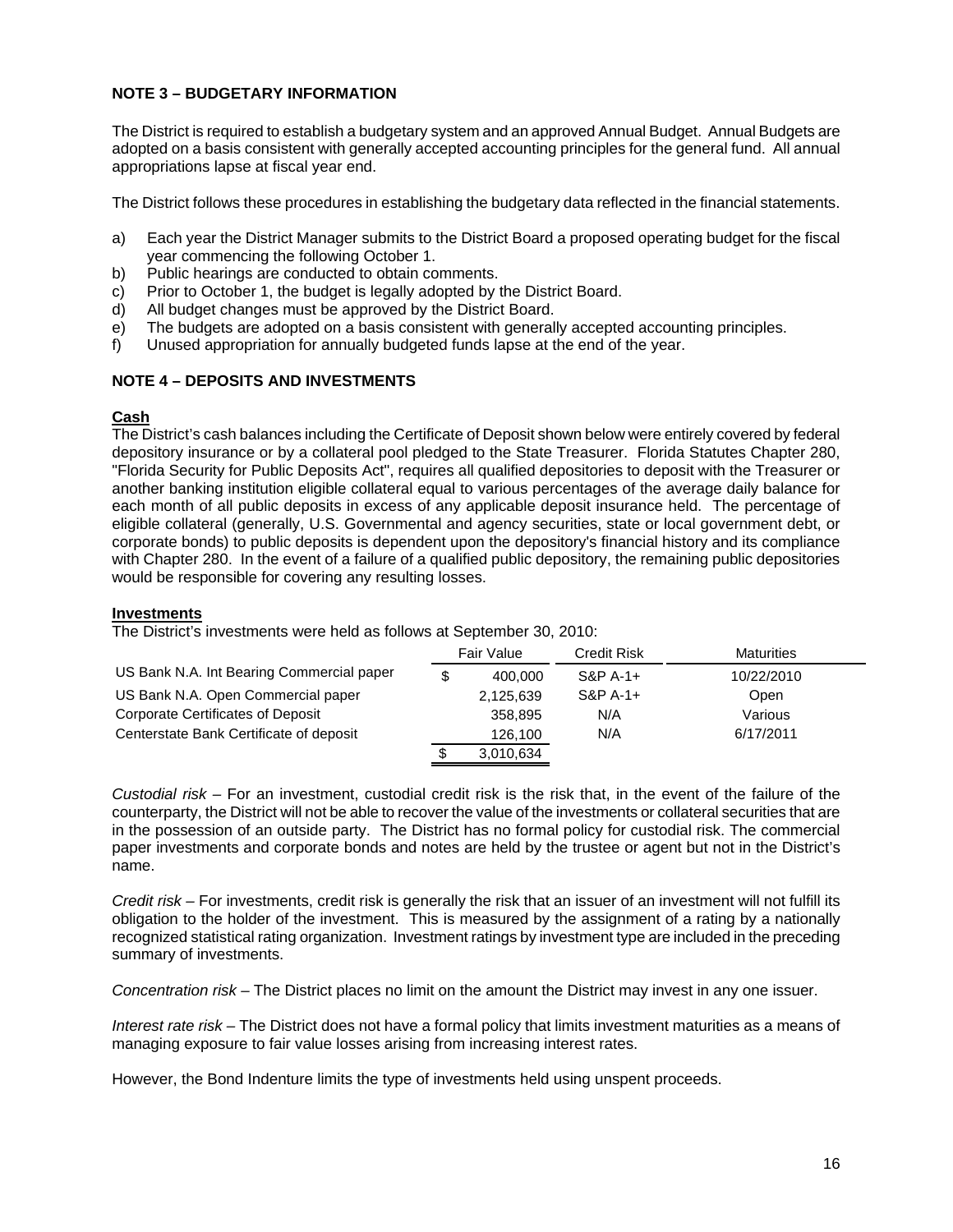#### **NOTE 5 – INTERUND TRANSACTIONS**

Interfund receivable and payables at September 30, 2010 were as follows:

| Fund                  |   | Receivable | Payable |
|-----------------------|---|------------|---------|
| General               | S | 18.110     |         |
| Capital projects 2004 |   |            | 18,110  |
| Total                 | S | 18.110     | 18.110  |

The outstanding balances between funds result primarily from the time lag between the dates that transactions are recorded in the accounting system and payments between funds are made. The balance above relates to expenditures paid by the general fund on behalf of the capital projects fund.

## **NOTE 6 – CAPITAL ASSETS**

Capital asset activity for the fiscal year ended September 30, 2010 was as follows:

|                                              | Beginning |            |    |            | Ending |                   |    |            |  |
|----------------------------------------------|-----------|------------|----|------------|--------|-------------------|----|------------|--|
|                                              | Balance   |            |    | Additions  |        | <b>Reductions</b> |    | Balance    |  |
| Governmental activities                      |           |            |    |            |        |                   |    |            |  |
| Capital assets, not being depreciated        |           |            |    |            |        |                   |    |            |  |
| Land and land improvements                   | \$        | 8,543,600  | \$ |            | S      |                   | \$ | 8,543,600  |  |
| Constuction in progress                      |           | 45,218     |    | 116,958    |        | (162, 176)        |    |            |  |
| Total capital assets, not being depreciated  |           | 8,588,818  |    | 116,958    |        | (162,176)         |    | 8,543,600  |  |
| Capital assets, being depreciated            |           |            |    |            |        |                   |    |            |  |
| Infrastructure                               |           | 4,930,607  |    | 26,504     |        |                   |    | 4,957,111  |  |
| Recreational                                 |           | 3,698,287  |    |            |        |                   |    | 3,698,287  |  |
| Equipment                                    |           | 39,805     |    | 16,197     |        |                   |    | 56,002     |  |
| Total capital assets, being depreciated      |           | 8,668,699  |    | 42,701     |        | ۰                 |    | 8,711,400  |  |
| Less accumulated depreciation for:           |           |            |    |            |        |                   |    |            |  |
| Infrastructure                               |           | 657,414    |    | 330,474    |        |                   |    | 987,888    |  |
| Recreational                                 |           | 253,774    |    | 123,276    |        |                   |    | 377,050    |  |
| Equipment                                    |           | 15,738     |    | 5,600      |        |                   |    | 21,338     |  |
| Total accumulated depreciation               |           | 926,926    |    | 459,350    |        |                   |    | 1,386,276  |  |
| Total capital assets, being depreciated, net |           | 7,741,773  |    | (416, 649) |        |                   |    | 7,325,124  |  |
| Governmental activities capital assets, net  |           | 16,330,591 | \$ | (299, 691) | S      | (162, 176)        | S. | 15,868,724 |  |

District infrastructure was developed in three phases and was expected to cost approximately \$26,193,000. In a prior year, the project was completed and certain assets were conveyed to other entities for ownership and maintenance. Current year conveyance is for the water main extension project.

Depreciation expense was charged to function/program as follows:

| Maintenance and operations | \$. | 336.074 |
|----------------------------|-----|---------|
| Parks and recreation       |     | 123.276 |
| Total depreciation expense | \$. | 459.350 |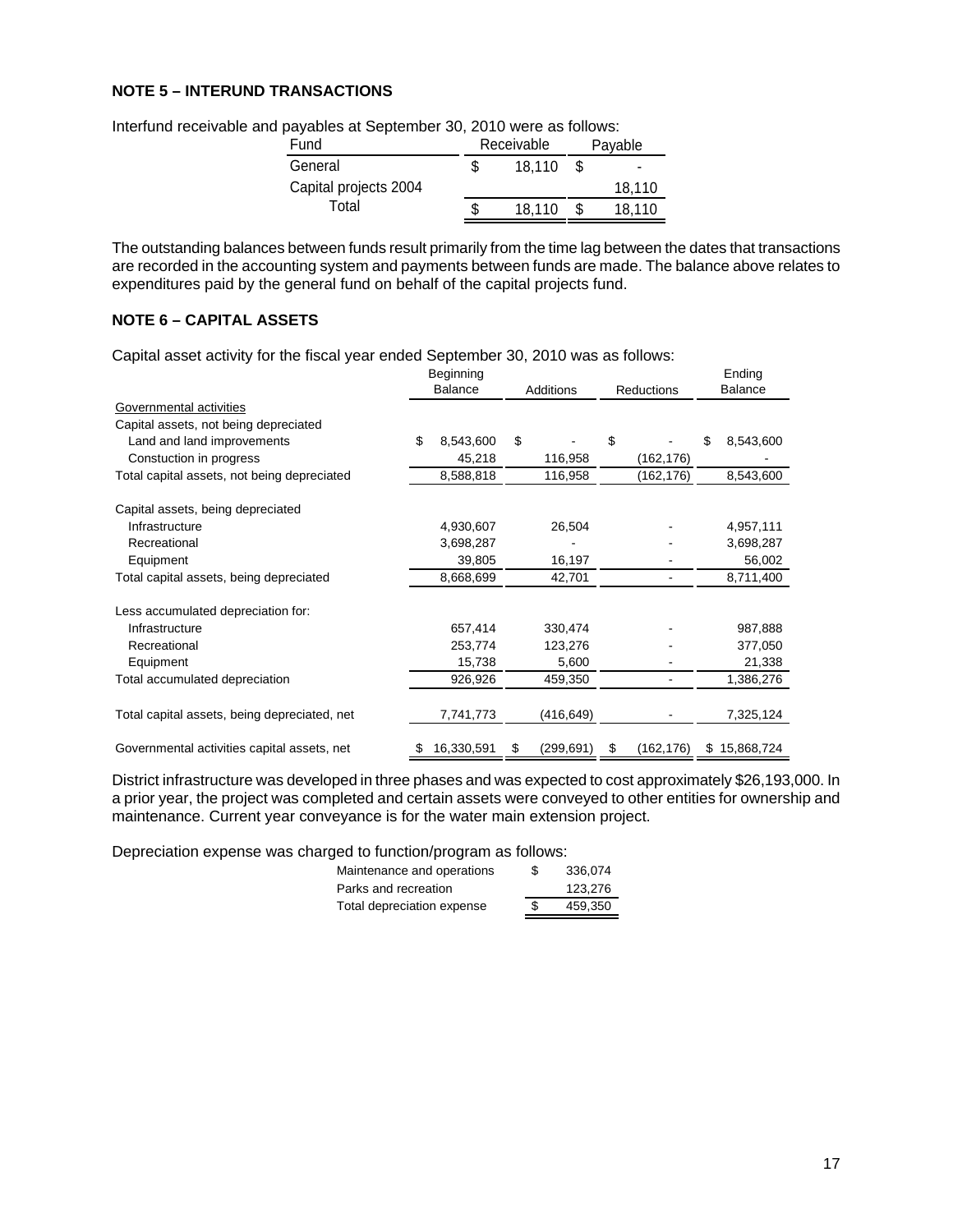### **NOTE 7 – LONG TERM LIABILITIES**

#### **Capital Improvement Revenue Bonds Series 2001**

On October 9, 2001 the District issued \$17,700,000 of Capital Improvement Revenue Bonds Series 2001, due on May 1, 2032 with a fixed interest rate of 7.25%. Interest is payable semiannually on each May 1 and November 1. Principal is payable on an annual basis commencing May 1, 2003 through May 1, 2032.

The Series 2001 Bonds are subject to redemption at the option of the District prior to their maturity. The Bonds are subject to extraordinary mandatory redemption prior to their selected maturity in the manner determined by the Bond Registrar if certain events occurred as outlined in the Bond Indenture. This occurred during the fiscal year ended September 30, 2010 as the District collected prepaid assessments from lot owners and prepaid \$20,000 of the Bonds. See Note 12 for additional prepayments subsequent to year end.

The Bond Indenture established a debt service reserve requirement as well as other restrictions and requirements relating principally to the use of proceeds and the procedures to be followed by the District on assessments to property owners. The District agrees to levy special assessments in annual amounts adequate to provide payment of debt service and to meet the reserve requirements. The District is in compliance with the requirements of the Bond Indenture at September 30, 2010.

The Bond Indenture requires that the District obtain a \$5,000,000 letter of credit which can be utilized by the Trustee in the event that sufficient funds are not available to cover the required debt service payments. The District does not currently have a letter of credit. There is an insurance policy and mortgage security agreement in place through the District's trust account.

#### **Capital Improvement Revenue Bonds Series 2004**

On December 10, 2004 the District issued \$15,490,000 of Capital Improvement Revenue Bonds Series 2004, due on May 1, 2036 with a fixed interest rate of 6.75%. Interest is payable semiannually on each May 1 and November 1 commencing May 1, 2006. Principal is payable on an annual basis commencing May 1, 2007.

The Series 2004 Bonds are subject to redemption at the option of the District prior to their maturity. The Bonds are subject to extraordinary mandatory redemption prior to their selected maturity in the manner determined by the Bond Registrar if certain events occurred as outlined in the Bond Indenture.

The Bond Indenture established a debt service reserve requirement as well as certain other restrictions and requirements relating principally to the use of proceeds and the procedures to be followed by the District on assessments to property owners. The District agrees to levy special assessments in annual amounts adequate to provide payment of debt service and to meet the reserve requirements. The District is in compliance with the requirements of the Bond Indenture at September 30, 2010.

#### **Long-term debt activity**

Changes in long-term liability activity for the fiscal year ended September 30, 2010 were as follows:

|                         | Beginning<br><b>Balance</b> |   | Additions | Reductions |         | Ending<br><b>Balance</b> |            | Due Within<br>One Year |         |
|-------------------------|-----------------------------|---|-----------|------------|---------|--------------------------|------------|------------------------|---------|
| Governmental activities |                             |   |           |            |         |                          |            |                        |         |
| Bonds payable:          |                             |   |           |            |         |                          |            |                        |         |
| Series 2001             | 15,790,000                  | S | -         |            | 305,000 |                          | 15.485.000 | \$                     | 305,000 |
| Series 2004             | 15,035,000                  |   |           |            | 210,000 |                          | 14.825.000 |                        | 225,000 |
| Total                   | 30,825,000                  | S |           | ۰D         | 515,000 |                          | 30.310.000 |                        | 530,000 |
|                         |                             |   |           |            |         |                          |            |                        |         |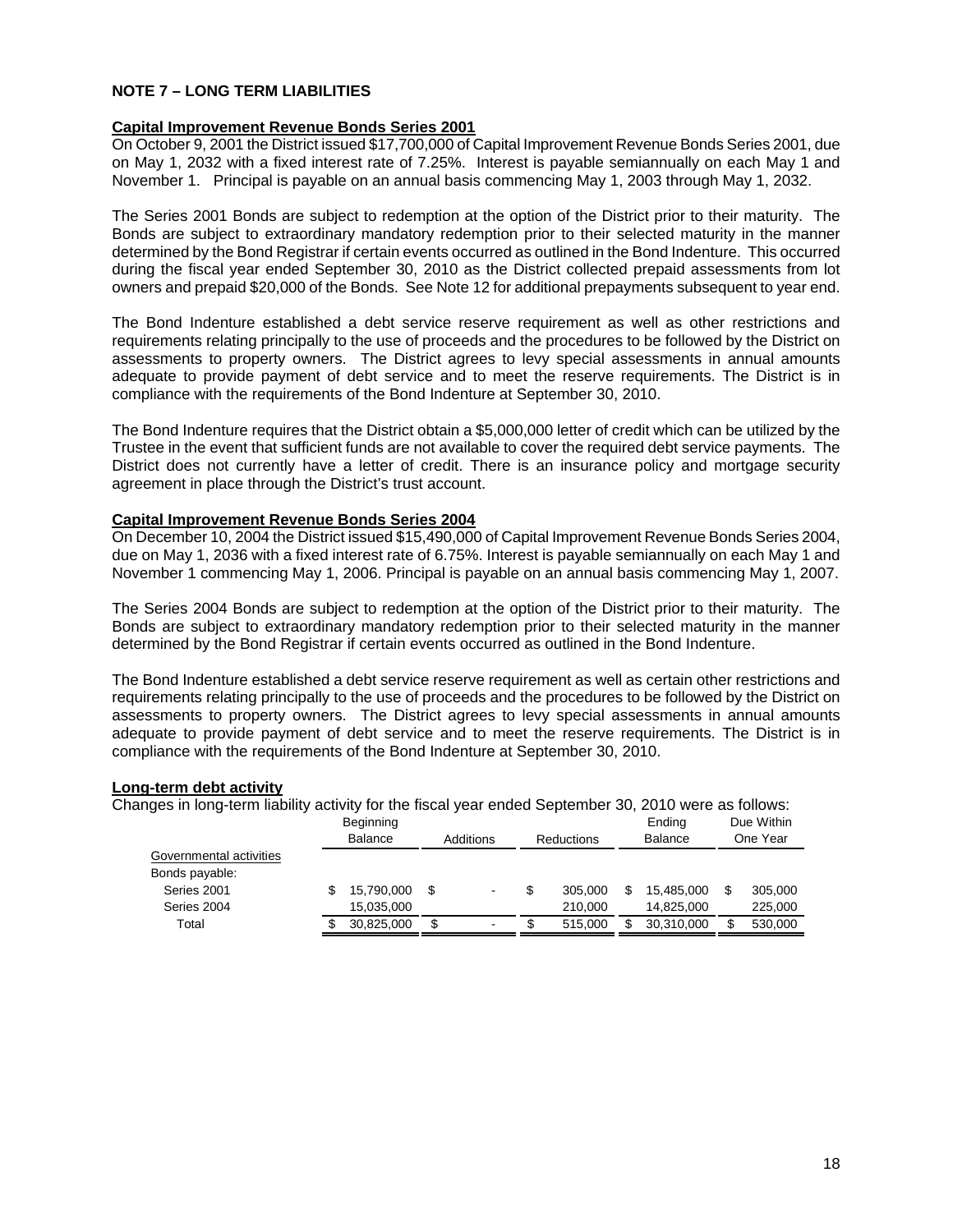## **NOTE 7 – LONG TERM LIABILITIES (Continued)**

|                              | Governmental Activities |            |    |            |       |            |  |
|------------------------------|-------------------------|------------|----|------------|-------|------------|--|
| Year ending<br>September 30: |                         | Principal  |    | Interest   | Total |            |  |
| 2011                         | \$                      | 530,000    | \$ | 2,123,350  | \$    | 2,653,350  |  |
| 2012                         |                         | 570,000    |    | 2,086,051  |       | 2,656,051  |  |
| 2013                         |                         | 605,000    |    | 2,045,951  |       | 2,650,951  |  |
| 2014                         |                         | 650,000    |    | 2,003,363  |       | 2,653,363  |  |
| 2015                         |                         | 690,000    |    | 1,957,613  |       | 2,647,613  |  |
| 2016-2020                    |                         | 4,280,000  |    | 8,984,688  |       | 13,264,688 |  |
| 2021-2025                    |                         | 6,045,000  |    | 7,245,013  |       | 13,290,013 |  |
| 2026-2030                    |                         | 7,335,000  |    | 4,792,588  |       | 12,127,588 |  |
| 2031-2035                    |                         | 8,455,000  |    | 1,667,200  |       | 10,122,200 |  |
| 2036                         |                         | 1,150,000  |    | 77,625     |       | 1,227,625  |  |
| Total                        |                         | 30,310,000 |    | 32,983,440 | \$.   | 63,293,440 |  |

At September 30, 2010, the scheduled debt service requirements on the long - term debt were as follows:

 $\sigma$  and  $\sigma$  and  $\sigma$ 

### **NOTE 8 – DEVELOPER TRANSACTIONS**

The Developer owns a portion of land within the District; therefore, revenues in the general and debt service funds include non ad-valorem assessments billed by the District. Developer assessment revenue for the fiscal year ended September 30, 2010 for the general fund totaled \$914,363. For debt service, Developer revenue for the fiscal year ended September 30, 2010 was \$433,380 for the Series 2001 Bonds and \$1,201,222 for debt service on the Series 2004 Bonds, which includes a receivable of \$354,852 for the Series 2004Bonds. The receivable was collected subsequent to year end.

The District's activity is dependent on the continued involvement of the Developer, the loss of which could have a material adverse effect on the District's operations.

## **NOTE 9 – DEFICIT FUND EQUITY**

The District has a government-wide net asset deficit balance of (\$11,012,671) as of September 30, 2010. There is no such deficit reflected in the governmental fund statements. The deficit primarily relates to capital outlay which has been financed through the issuance of long term debt but is not owned or maintained by the District as discussed in Note 6 – Capital Assets.

#### **NOTE 10 - MANAGEMENT COMPANY**

The District has contracted with a management company to manage the works of the District, including to perform services such as financial and accounting advisory services. Certain employees of the management company also serve as officers of the District. Under the agreement, the District compensates the management company for management, accounting, financial reporting, computer and other administrative costs.

#### **NOTE 11 – RISK MANAGEMENT**

The District is exposed to various risks of loss related to torts; theft of, damage to, and destruction of assets; errors and omissions; and natural disasters. The District has obtained commercial insurance from independent third parties to mitigate the costs of these risks; coverage may not extend to all situations. Settled claims from these risks have not exceeded commercial insurance coverage over the past three years.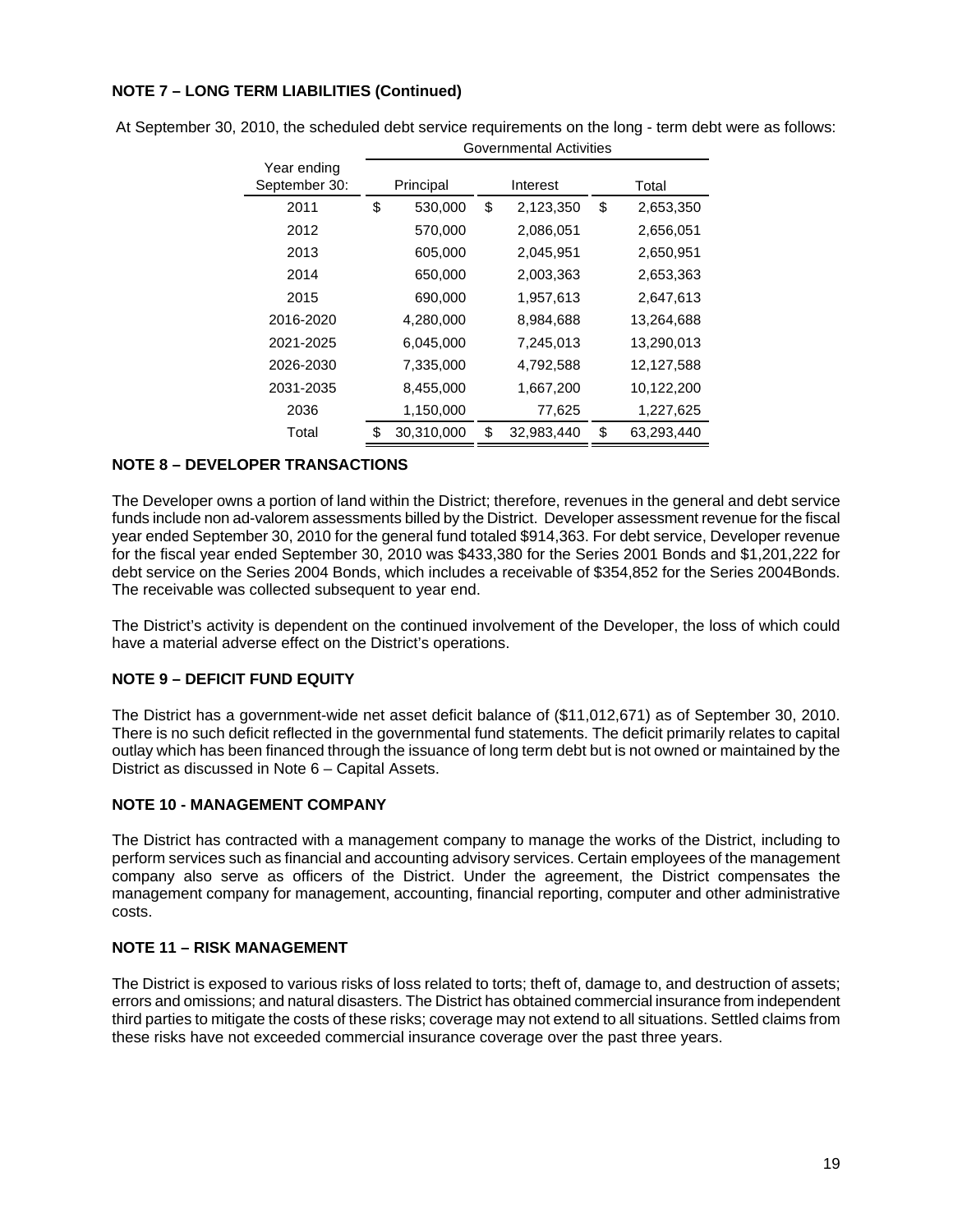# **NOTE 12 – SUBSEQUENT EVENT**

#### **Bond Payment**

Subsequent to year end, the District prepaid \$30,000 of the Series 2001 Bonds. The prepayments were extraordinary mandatory redemptions as outlined in the Bond Indenture.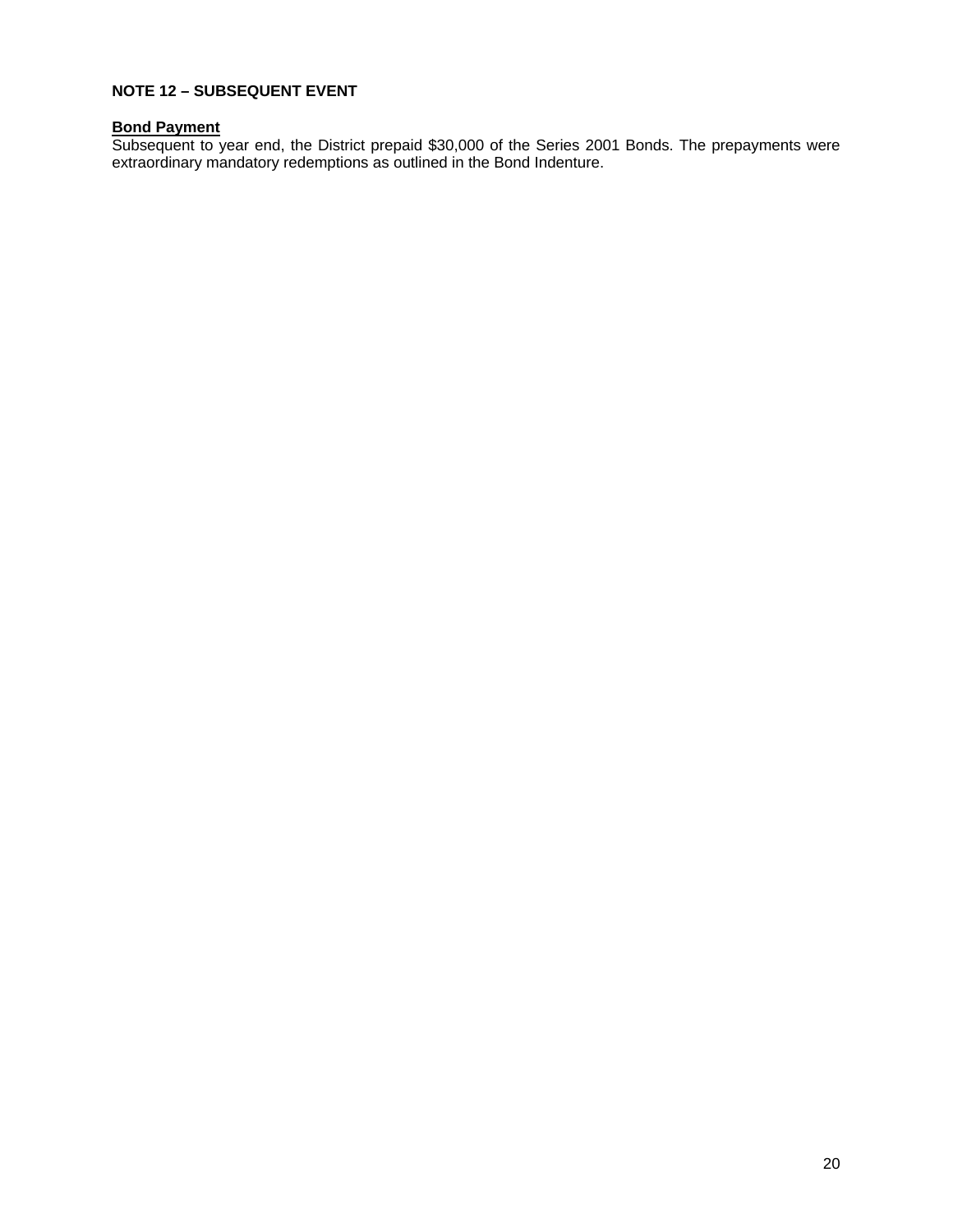### **HARMONY COMMUNITY DEVELOPMENT DISTRICT OSCEOLA COUNTY, FLORIDA SCHEDULE OF REVENUES, EXPENDITURES AND CHANGES IN FUND BALANCE - BUDGET AND ACTUAL – GENERAL FUND FOR THE FISCAL YEAR ENDED SEPTEMBER 30, 2010**

|                                  |                 |                               |    |           |    | Variance<br>with Final |  |  |
|----------------------------------|-----------------|-------------------------------|----|-----------|----|------------------------|--|--|
|                                  | <b>Budgeted</b> | Budget -                      |    |           |    |                        |  |  |
|                                  | Amounts         |                               |    | Actual    |    | Positive<br>(Negative) |  |  |
|                                  |                 | Original and Final<br>Amounts |    |           |    |                        |  |  |
| <b>REVENUES</b>                  |                 |                               |    |           |    |                        |  |  |
| Assessments - Tax collector      | \$              | 597,840                       | \$ | 616,838   | \$ | 18,998                 |  |  |
| Assessments - District collected |                 | 914,363                       |    | 914,364   |    |                        |  |  |
| Interest                         |                 | 500                           |    | 4,053     |    | 3,553                  |  |  |
| <b>Total revenues</b>            |                 | 1,512,703                     |    | 1,535,255 |    | 22,552                 |  |  |
| <b>EXPENDITURES</b>              |                 |                               |    |           |    |                        |  |  |
| Current:                         |                 |                               |    |           |    |                        |  |  |
| General government               |                 | 194.494                       |    | 171,535   |    | 22,959                 |  |  |
| Maintenance and operations       |                 | 1,151,146                     |    | 1,108,364 |    | 42,782                 |  |  |
| Parks and recreation             |                 | 167,063                       |    | 41,446    |    | 125,617                |  |  |
| Capital outlay                   |                 |                               |    | 23,118    |    | (23, 118)              |  |  |
| Total expenditures               |                 | 1,512,703                     |    | 1,344,463 |    | 168,240                |  |  |
| Excess (deficiency) of revenues  |                 |                               |    |           |    |                        |  |  |
| over (under) expenditures        |                 |                               |    | 190,792   | \$ | 190,792                |  |  |
|                                  |                 |                               |    |           |    |                        |  |  |
| Fund balance - beginning         |                 |                               |    | 385,206   |    |                        |  |  |
| Fund balance - ending            |                 |                               | \$ | 575,998   |    |                        |  |  |
|                                  |                 |                               |    |           |    |                        |  |  |

See notes to required supplementary information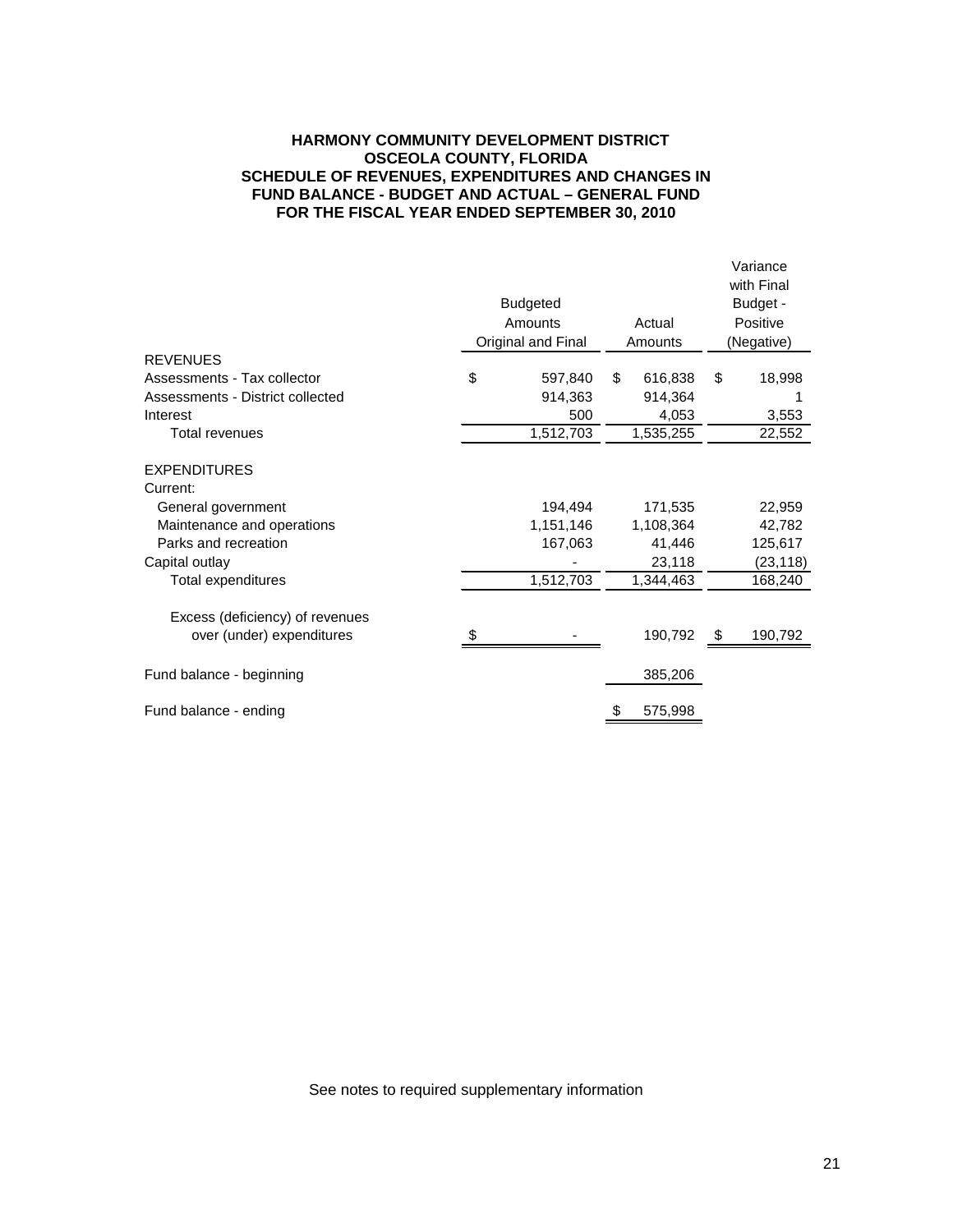### **HARMONY COMMUNITY DEVELOPMENT DISTRICT OSCEOLA COUNTY, FLORIDA NOTES TO REQUIRED SUPPLEMENTARY INFORMATION**

The District is required to establish a budgetary system and an approved Annual Budget for the general fund. The District's budgeting process is based on estimates of cash receipts and cash expenditures which are approved by the Board. The budget approximates a basis consistent with accounting principles generally accepted in the United States of America (generally accepted accounting principles).

The legal level of budgetary control, the level at which expenditures may not exceed budget, is in the aggregate. Any budget amendments that increase the aggregate budgeted appropriations must be approved by the Board of Supervisors. Actual general fund expenditures did not exceed budgeted appropriations for the fiscal year ended September 30, 2010.

The variance between budgeted and actual general fund revenues for the 2010 fiscal year is as a result of lot owners not taking advantage of the discounts, resulting in higher than anticipated revenues. The actual general fund expenditures for the 2010 fiscal year were lower than budgeted amounts due primarily to anticipated costs which were not incurred in the current fiscal year.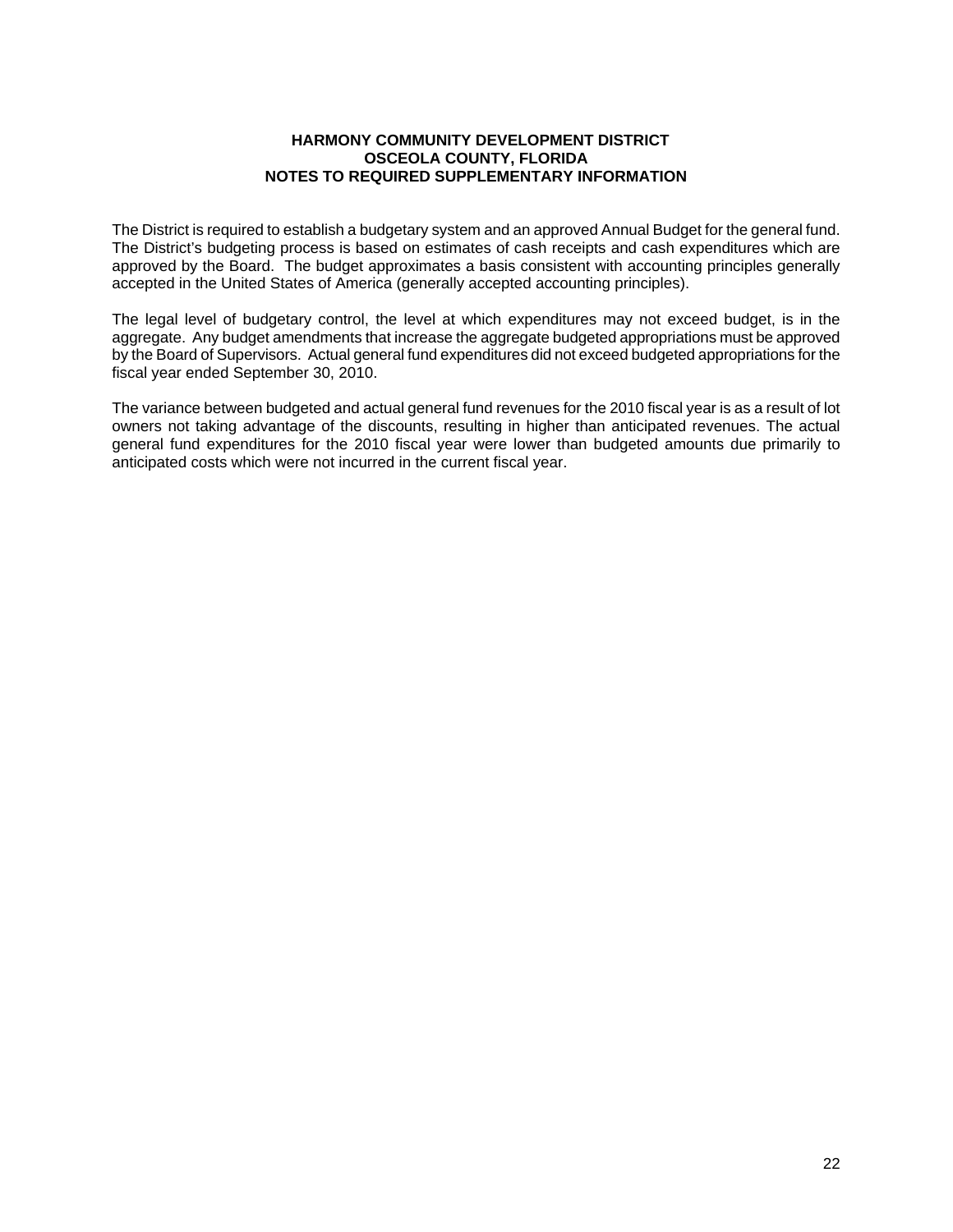

2700 North Military Trail . Suite 350 Boca Raton, Florida 33431 (561) 994-9299 • (800) 299-4728 Fax (561) 994-5823 www.graucpa.com

## REPORT ON INTERNAL CONTROL OVER FINANCIAL REPORTING AND ON COMPLIANCE AND OTHER MATTERS BASED ON AN AUDIT OF FINANCIAL STATEMENTS PERFORMED IN ACCORDANCE WITH **GOVERNMENT AUDITING STANDARDS**

To the Board of Supervisors **Harmony Community Development District** Osceola County, Florida

We have audited the financial statements of the governmental activities and each major fund of Harmony Community Development District, Osceola County, Florida ("District") as of and for the fiscal year ended September 30, 2010, which collectively comprise the District's basic financial statements and have issued our report thereon dated September 27, 2011. We conducted our audit in accordance with auditing standards generally accepted in the United States of America and the standards applicable to financial audits contained in Government Auditing Standards, issued by the Comptroller General of the United States.

#### **Internal Control Over Financial Reporting**

In planning and performing our audit, we considered the District's internal control over financial reporting as a basis for designing our auditing procedures for the purpose of expressing our opinions on the financial statements, but not for the purpose of expressing an opinion on the effectiveness of the District's internal control over financial reporting. Accordingly, we do not express an opinion on the effectiveness of the District's internal control over financial reporting.

A deficiency in internal control exists when the design or operation of a control does not allow management or employees, in the normal course of performing their assigned functions, to prevent, or detect and correct misstatements on a timely basis. A material weakness is a deficiency, or a combination of deficiencies, in internal control such that there is a reasonable possibility that a material misstatement of the entity's financial statements will not be prevented, or detected and corrected on a timely basis.

Our consideration of internal control over financial reporting was for the limited purpose described in the first paragraph of this section and was not designed to identify all deficiencies in internal control over financial reporting that might be deficiencies, significant deficiencies, or material weaknesses. We did not identify any deficiencies in internal control over financial reporting that we consider to be material weaknesses, as defined above.

## **Compliance and Other Matters**

As part of obtaining reasonable assurance about whether the District's financial statements are free of material misstatement, we performed tests of its compliance with certain provisions of laws, regulations, contracts, and agreements, noncompliance with which could have a direct and material effect on the determination of financial statement amounts. However, providing an opinion on compliance with those provisions was not an objective of our audit and, accordingly, we do not express such an opinion. The results of our tests disclosed no instances of noncompliance or other matters that are required to be reported under **Government Auditing Standards.** 

This report is intended for the information of the management, Board of Supervisors of Harmony Community Development District, Osceola County, Florida and the Auditor General of the State of Florida and is not intended to be and should not be used by anyone other than these specified parties.

er 1 Cut

September 27, 2011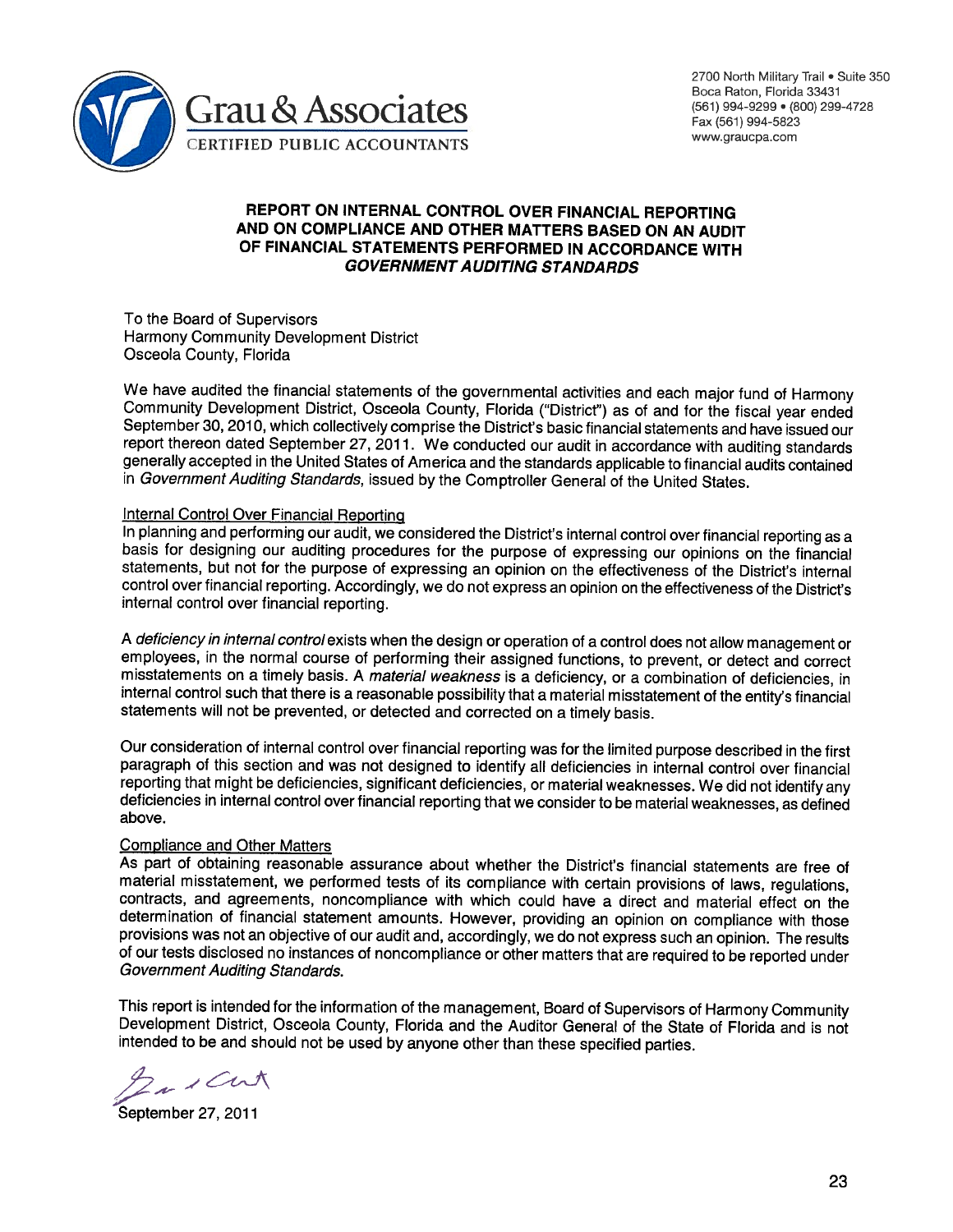

2700 North Military Trail . Suite 350 Boca Raton, Florida 33431 (561) 994-9299 • (800) 299-4728 Fax (561) 994-5823 www.graucpa.com

### MANAGEMENT LETTER PURSUANT TO THE RULES OF THE AUDITOR GENERAL FOR THE STATE OF FLORIDA

To the Board of Supervisors Harmony Community Development District Osceola County, Florida

We have audited the accompanying basic financial statements of Harmony Community Development District. Osceola County, Florida ("District") as of and for the fiscal year ended September 30, 2010, and have issued our report thereon dated September 27, 2011.

We conducted our audit in accordance with auditing standards generally accepted in the United States of America and Government Auditing Standards, issued by the Comptroller General of the United States. Those standards require that we plan and perform the audit to obtain reasonable assurance about whether the financial statements are free of material misstatement.

In addition, we have issued our Report on Internal Control over Financial Reporting and Compliance and Other Matters dated September 27, 2011. Disclosures in that report should be considered in conjunction with this management letter.

The purpose of this letter is to comment on those matters required by Chapter 10.550 of the Rules of the Auditor General for the State of Florida. Accordingly, in connection with our audit of the financial statements of the District, as described in the first paragraph, we report the following:

- L. Current year findings and recommendations.
- II. Status of prior year findings and recommendations.
- III. Compliance with the Provisions of the Auditor General of the State of Florida.

This report is intended for the information of the management, Board of Supervisors of Harmony Community Development District, Osceola County, Florida and the Auditor General of the State of Florida and is not intended to be and should not be used by anyone other than these specified parties.

We wish to thank Harmony Community Development District, Osceola County, Florida and the personnel associated with it, for the opportunity to be of service to them in this endeavor as well as future engagements and the courtesies extended to us.

, ark

September 27, 2011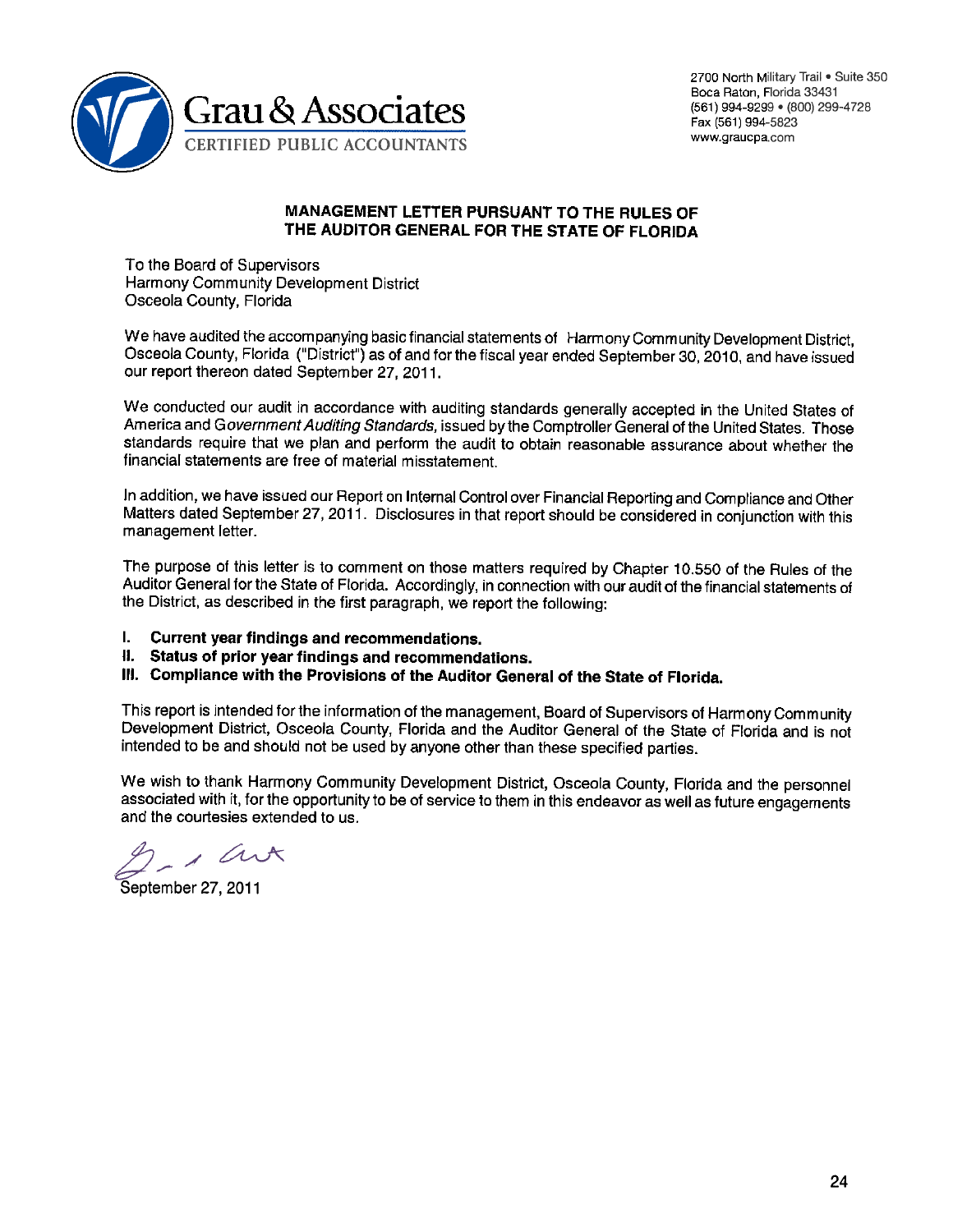### **REPORT TO MANAGEMENT**

## **I. CURRENT YEAR FINDINGS AND RECOMMENDATIONS**

None

### **II. PRIOR YEAR FINDINGS AND RECOMMENDATIONS**

None

#### **III. COMPLIANCE WITH THE PROVISIONS OF THE AUDITOR GENERAL OF THE STATE OF FLORIDA**

Unless otherwise required to be reported in the auditor's report on compliance and internal controls, the management letter shall include, but not be limited to the following:

1. A statement as to whether or not corrective actions have been taken to address findings and recommendations made in the preceding annual financial audit report.

There were no significant findings and recommendations made in the preceding annual financial audit report for the fiscal year ended September 30, 2009.

2. A statement as to whether or not the local governmental entity complied with Section 218.415, Florida Statutes, regarding the investment of public funds.

The District complied with Section 218.415, Florida Statutes, regarding the investment of public funds.

3. Any recommendations to improve the local governmental entity's financial management.

There were no such matters discovered by, or that came to the attention of, the auditor, to be reported for the fiscal year ended September 30, 2010.

4. Violations of provisions of contracts or grant agreements, or abuse that have occurred, or are likely to have occurred, that have an effect on the financial statements that is less than material but more than inconsequential.

There were no such matters discovered by, or that came to the attention of, the auditor, to be reported, for the fiscal year ended September 30, 2010.

- 5. For matters that have an inconsequential effect on the financial statements, considering both quantitative and qualitative factors, the following may be reported based on professional judgment:
	- a. Violations of provisions of contracts or grant agreements, fraud, illegal acts, or abuse.
	- b. Deficiencies in internal control that are not significant deficiencies.

There were no such matters discovered by, or that came to the attention of, the auditor, that, in our judgment, are required to be reported, for the fiscal year ended September 30, 2010.

6. The name or official title and legal authority of the District are disclosed in the notes to the financial statements.